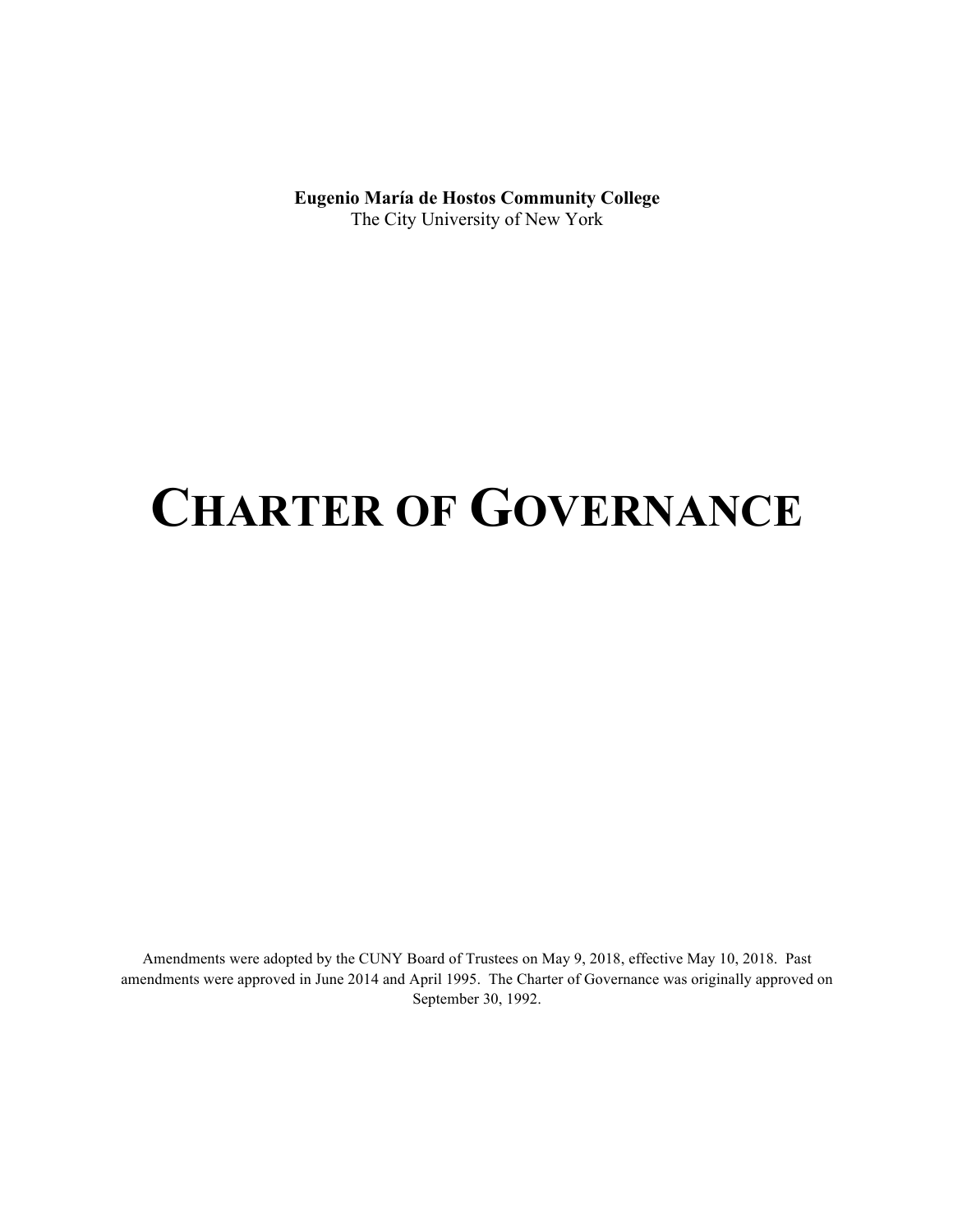Eugenio María de Hostos Community College The City University of New York

# **CHARTER OF GOVERNANCE**

Effective May 10, 2018<sup>∗</sup>

# **ARTICLE I: FUNCTIONS OF THE COLLEGE SENATE**

# SECTION 1

<u>.</u>

The College Senate will, in consultation with the administration and other groups in the College, recommend policy on all College matters, except for those within the domain of the President or any other Officer of the College or The City University of New York, as set forth in the By-laws of the Board of Trustees. The Senate shall be specifically responsible for the formulation of academic policy and for consultative and advisory functions related to the programs, standards, and goals of the College.

The College Senate shall:

- A. Undertake any course of action within its authority, to help achieve the mission of the College within the College community and The City University.
- B. Serve in an advisory capacity and have representation on all committees established by the President, the Vice Presidents, and/or the Deans to further the mission of the College, especially Search Committees established by the College.
- C. Have the power to formulate new policy recommendations and to review already existing ones in areas including but not limited to the following:
	- 1. Awarding of degrees, honors and credits
	- 2. Degree requirements
	- 3. Development of curricula

<sup>∗</sup> Amendments were adopted by the CUNY Board of Trustees on May 9, 2018, effective May 10, 2018. Past amendments were approved in June 2014 and April 1995. The Charter of Governance was originally approved on September 30, 1992.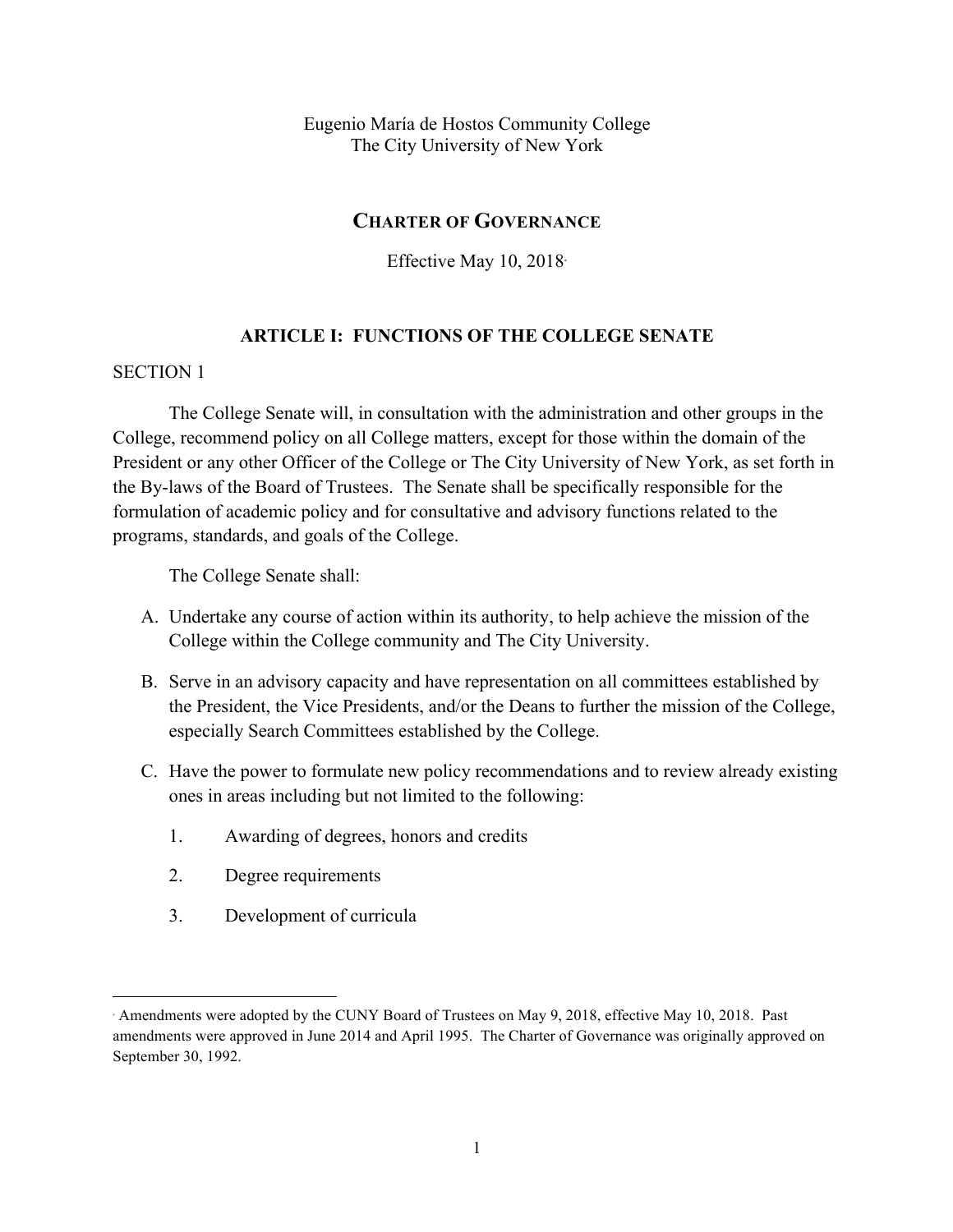- 4. Development of new academic and student services programs (including interdisciplinary and exchange programs) and review of existing ones, as well as developing, reviewing, and implementing policies related to disabled students
- 5. Grading practices and standards
- 6. College Library
- 7. College admission procedures and requirements
- 8. Evaluation of faculty
- 9. Affirmative Action/504 compliance
- 10. Budget and Finance
- 11. Grants
- 12. Facilities
- 13. Creating any standing, ad hoc, and special committees as it deems necessary
- 14. Proposing amendments to, and revisions of, the By-laws of the Board of Trustees
- 15. Recommending any other actions that the Senate may deem appropriate
- D. Perform other functions including but not limited to participation in the search committees for Vice Presidents and all Deans.

# SECTION 2 ATTENDANCE

- A. Every member of the Senate undertakes the responsibility of attending Senate sessions. Members, who are absent more than three times per academic year without a reasonable explanation sent in writing to the Chairperson of the College Senate, will be removed from office and another representative shall be elected in their place.
- B. All Senate and Senate committee meetings shall be conducted according to the latest edition of Robert's Rules of Order Newly Revised to the extent the same does not conflict with the Open Meetings Law.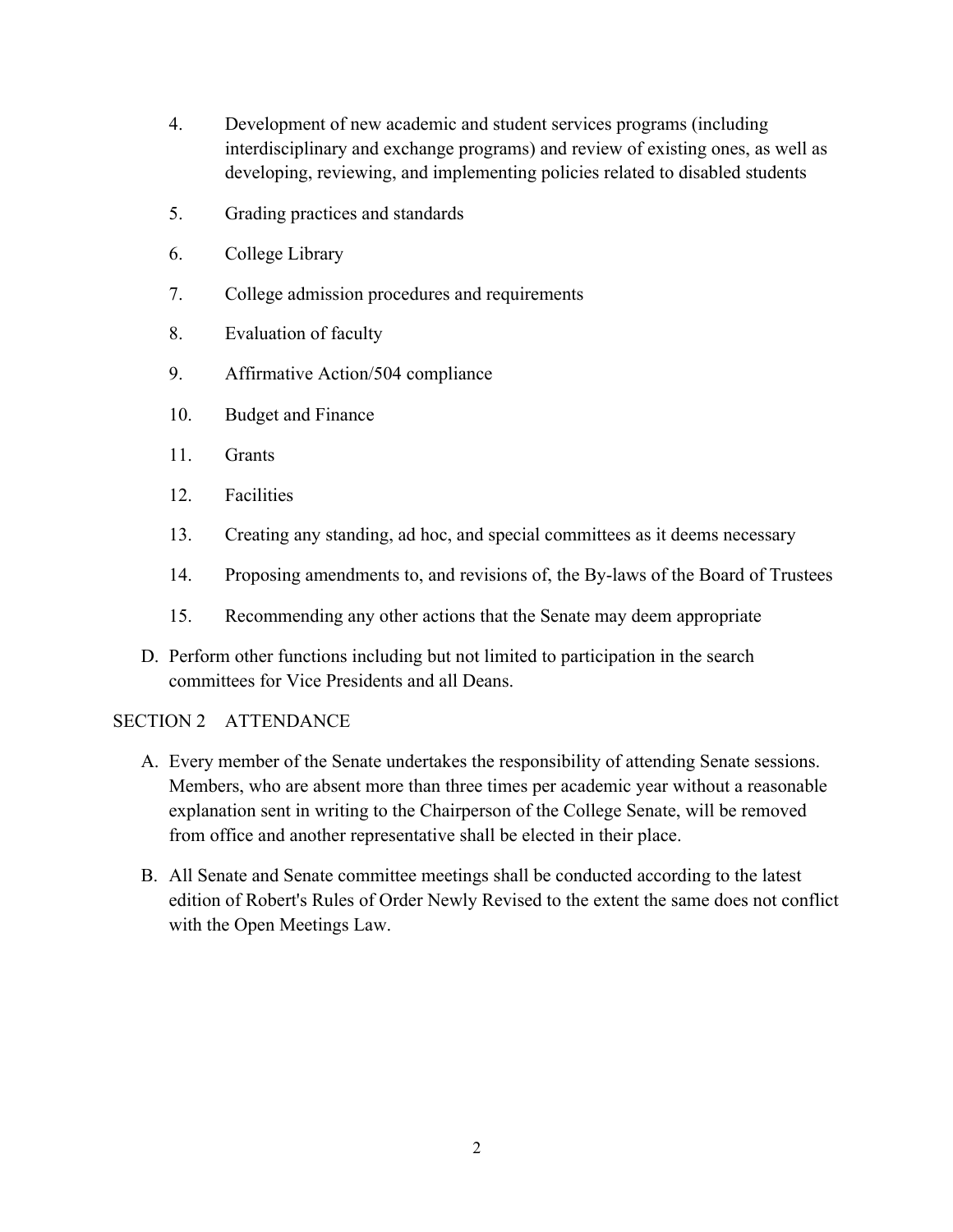# **ARTICLE II: MEMBERSHIP IN THE COLLEGE SENATE**

#### SECTION 1 SENATE MEMBERSHIP

- A. The Senate membership shall consist of representatives from the full-time faculty, adjunct faculty, non-teaching instructional staff, students, and classified staff (Gittlesons, campus peace officers, and maintenance).
- B. In addition, there shall be ex-officio and non-voting members as specified herein.

#### SECTION 2 FULL-TIME FACULTY MEMBERSHIP

- A. Whenever the term "faculty" is used in this article without further qualification, it refers to the full-time, non-adjunct faculty.
- B. Senate members representing faculty must hold the rank of Professor, Associate Professor, Assistant Professor, Lecturer, or Instructor.
- C. College departments shall be represented by one representative for each academic unit (where such units exist), who shall be nominated and elected by members of their units.
- D. Departments without units (which for the purpose of representation on the Senate will include Counseling) shall be represented in proportion to their faculty members: one representative per every ten (10) faculty members or fraction thereof, who shall be elected by the members of their department.
- E. There shall be faculty members At-large elected by general ballot according to the following ratio: one faculty member/alternate per every twenty (20) faculty members or fraction thereof. These shall be elected by the faculty in attendance at the Stated Meeting of the Faculty and Staff at the beginning of the academic year. Absent the scheduling of such meeting by the Office of the President by September  $1<sup>st</sup>$ , the Executive Committee shall schedule said meeting during the month of September for the sole purpose of conducting this election.
- F. Full-time faculty who are College representatives to the UFS are automatically members of the College Senate. They shall be elected according to the same procedures and criteria that apply to all other Senators.
- G. The PSC Chapter Chairperson shall automatically be a member with full senatorial rights.

#### SECTION 3 NON-TEACHING INSTRUCTIONAL STAFF MEMBERSHIP

A. To be a member of the Senate representing the non-teaching instructional staff, a person must be in one of the following non-teaching instructional titles: College Laboratory Technician (CLT) or Higher Education Officer (HEO).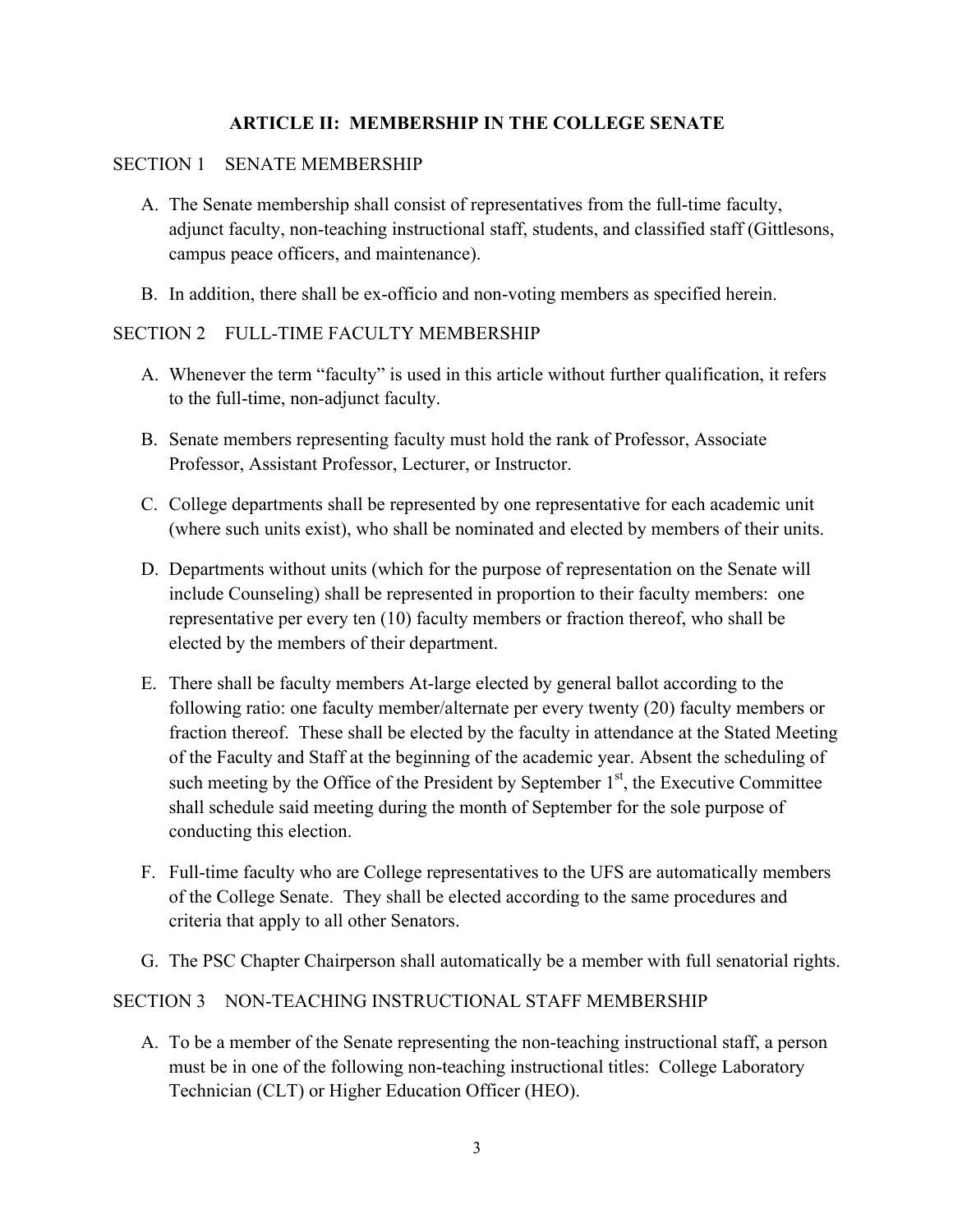B. Each category mentioned above shall be represented in proportion to its membership: one representative per every fifteen (15) members or fraction thereof.

# SECTION 4 CLASSIFIED STAFF

- A. Gittlesons (civil service staff) shall have one (1) representative to the College Senate.
- B. All other classified staff shall have one (1) representative to the College Senate.

# SECTION 5 STUDENT REPRESENTATIVES

- A. Student representation will constitute one (1) student for every four (4), or major fraction thereof, of the non-student voting members of the Senate. Student representatives will be elected as provided by the Student Government Organization Constitution. Additional representatives shall be elected according to procedures for the election of officers stipulated in the Student Government Organization Constitution.
- B. Every student representative to the Senate must be certified by the Registrar's Office as being a Hostos Community College student in good academic standing.

# SECTION 6 ADJUNCT FACULTY MEMBERSHIP

A. The adjunct faculty shall be represented in the Senate by two (2) members, who shall be elected by means of general ballot by and from among such faculty.

#### SECTION 7 EX-OFFICIO

Ex-Officio membership without a vote shall be:

- A. The College Administration including:
	- 1. The President or designee, and
	- 2. The Vice Presidents, Deans, or designees;
- B. The Chair of the HEO Organization; and
- C. A Parliamentarian designated by the Executive Committee of the Senate, who is not a member of the Senate, but who will attend its meetings and rule on questions of procedure.

#### SECTION 8 ELECTION PROCEDURES AND TERMS OF OFFICE

- A. Staff members and full-time faculty members shall serve for a period of three academic years.
- B. Adjunct faculty members shall serve for a period of one academic year.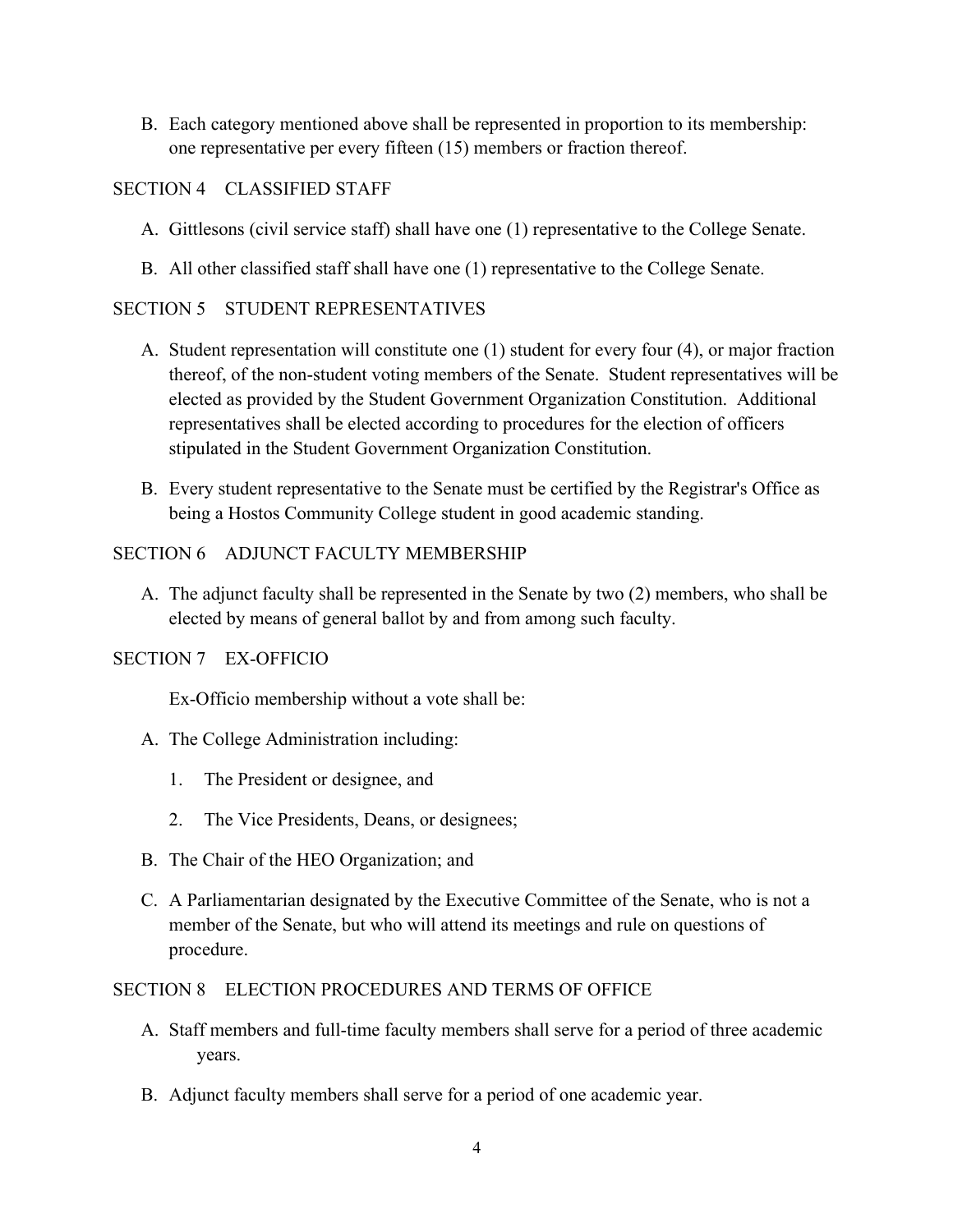- C. Student representatives shall serve for a period of one academic year.
- D. The Elections Committee shall carry out all the necessary elections for the Senate.
- E. All election results shall be determined by a majority of those voting. If necessary, additional balloting will be conducted with the name(s) of candidate(s) having the fewest votes eliminated to the point of having twice as many candidates as positions until the vacant positions are filled. Notification of the election results must be promulgated no later than one week after the close of elections.
- F. The Chair and the Senate Executive Committee (together and none individually) may be removed from office by means of a petition signed by two-thirds of the members eligible to vote. Said petition is to be presented in a sealed envelope during a regularly scheduled meeting of the Senate to the Vice Chair or Secretary of the Executive Committee and turned over unread to the Senate Elections Committee meeting in emergency session and must be recorded in the official records of the Senate. Furthermore, it is to be verified by said committee at said meeting, and the committee is to provide for elections at the next regularly scheduled meeting of the (now) suspended Senate.

# SECTION 9 TIME TABLE

- A. For staff members and full-time faculty members:
	- 1. Regular elections shall be conducted during the second week of classes following the Spring Recess of the third year of the current Senate.
	- 2. Special elections for the remainder of the original term shall be held to fill any vacancies as they arise.
- B. For adjunct faculty members:
	- 1. Regular elections shall be conducted in May of each year, after academic appointments have been made for the Fall semester.
	- 2. If an elected adjunct faculty member fails to be reappointed to the College for the Spring semester, an election shall be held in December for his or her replacement, who shall take membership in the Senate on the first day of the Spring semester and serve the remainder of the original term.
	- 3. Special elections for the remainder of the original term shall be held to fill any other vacancies as they arise.
- C. On the last meeting of the Spring semester, the Senate shall hold annual elections to nominate a pool of faculty representatives to serve on the Hostos Association, Auxiliary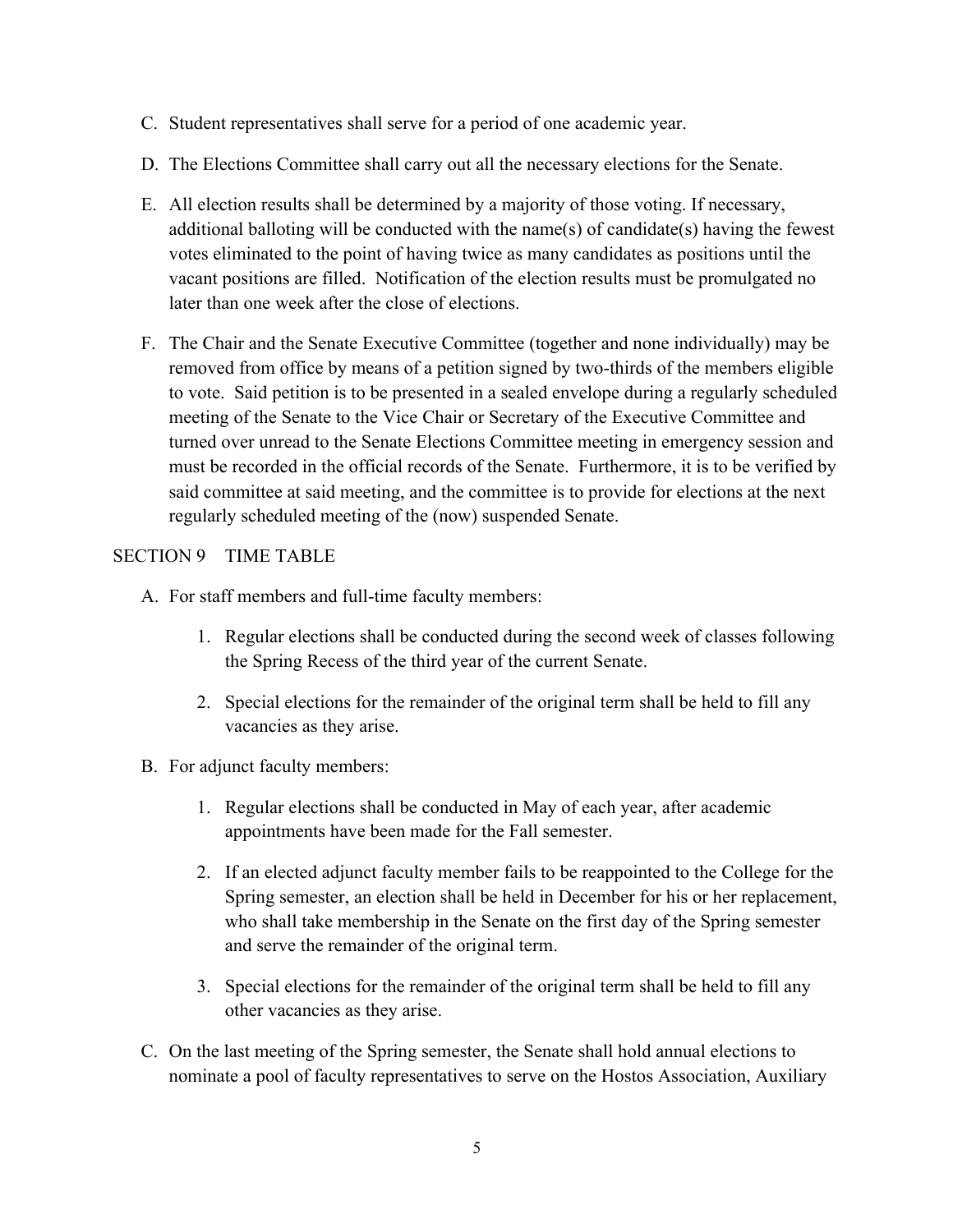Services, and Discipline committees. These names will be forwarded to the President, who will appoint members to the committees/bodies from the list.

# SECTION 10 ELECTIONS OF OFFICERS AND THE COMMITTEE ON COMMITTEES

- A. The Senate Chairperson shall have faculty rank or faculty status.
- B. The Senate Chairperson and all members of both the Executive Committee and the Committee on Committees shall be nominated and elected by simple majority at the first meeting of the newly elected Senate to be called by the outgoing chairperson.

# SECTION 11 THE EXECUTIVE COMMITTEE

- A. Membership:
	- 1. The Executive Committee shall be composed of nine voting Senators: six (6) faculty, two (2) students, and one (1) member of the non-teaching instructional staff (HEOs or CLTs).
	- 2. The Chairperson of the Senate will be the Chair of the Executive Committee and one of its nine members.
	- 3. The Committee will elect a Vice Chairperson, a Recording Secretary, and a Corresponding Secretary from among its members. The term of the Recording Secretary shall be one year.
	- 4. Non-student members shall serve for three (3) years. Student members shall serve for one (1) year.
- B. Functions of the Executive Committee:
	- 1. To serve as liaison between the President of the College and the Senate.
	- 2. To transact such business as may be necessary between meetings of the Senate.
	- 3. To exercise any further powers and duties that may be conferred upon it by the Senate.
	- 4. To develop any procedures needed to implement any charge given to it and to review existing procedures when needed.
	- 5. To create ad hoc committees after consultation with the Senate.
	- 6. To meet at least once a month during the academic year and expedite Senate business.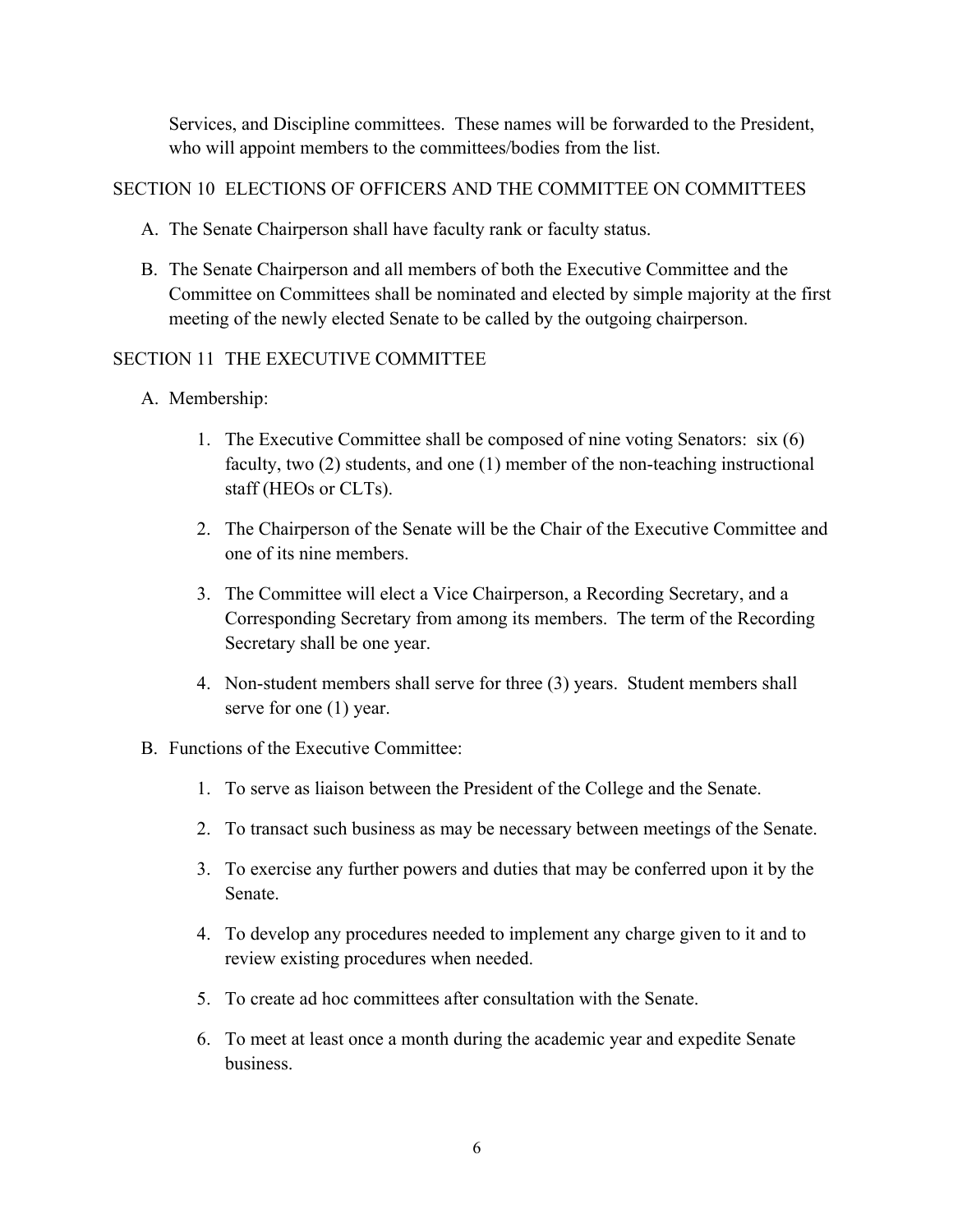- 7. To schedule regular and special Senate meetings, to determine what is appropriate Senate business, and to prepare agendas for such meetings.
- C. Functions of the Officers:
	- 1. Duties of the Chairperson shall include but not be limited to the following:
		- (a) To conduct elections for the membership of the Executive Committee and Committee on Committees.
		- (b) To preside at all meetings of the Senate and the Executive Committee.
		- (c) To initiate election procedures to fill all vacancies of the Senate.
		- (d) To make pro-temp appointments in the event of any Officer's absence.
		- (e) To represent the Senate at all academic and official functions.
		- (f) After consultation with the Executive Committee, to appoint Senators to represent the Senate in non-Senate Committees.
	- 2. The Vice Chair shall serve as Acting Chairperson in the absence of the Chairperson.
	- 3. Duties of the Recording Secretary shall include:
		- (a) The taking of minutes of Senate and Executive Committee meetings and submitting them to the Chairperson and the Committee on Committees.
		- (b) Taking attendance at Executive Committee and Senate meetings.
		- (c) Maintaining records of all Senate Executive Committee proceedings.
		- (d) Sending copies of all Senate Proceedings to the College Library.
	- 4. Duties of the Corresponding Secretary shall include the distribution of minutes and agendas to appropriate committees or individuals.

# **ARTICLE III: SENATE MEETINGS**

#### SECTION I REGULAR MEETINGS

A. The Senate shall hold regular meetings once a month during the academic year on the third Thursday of the month.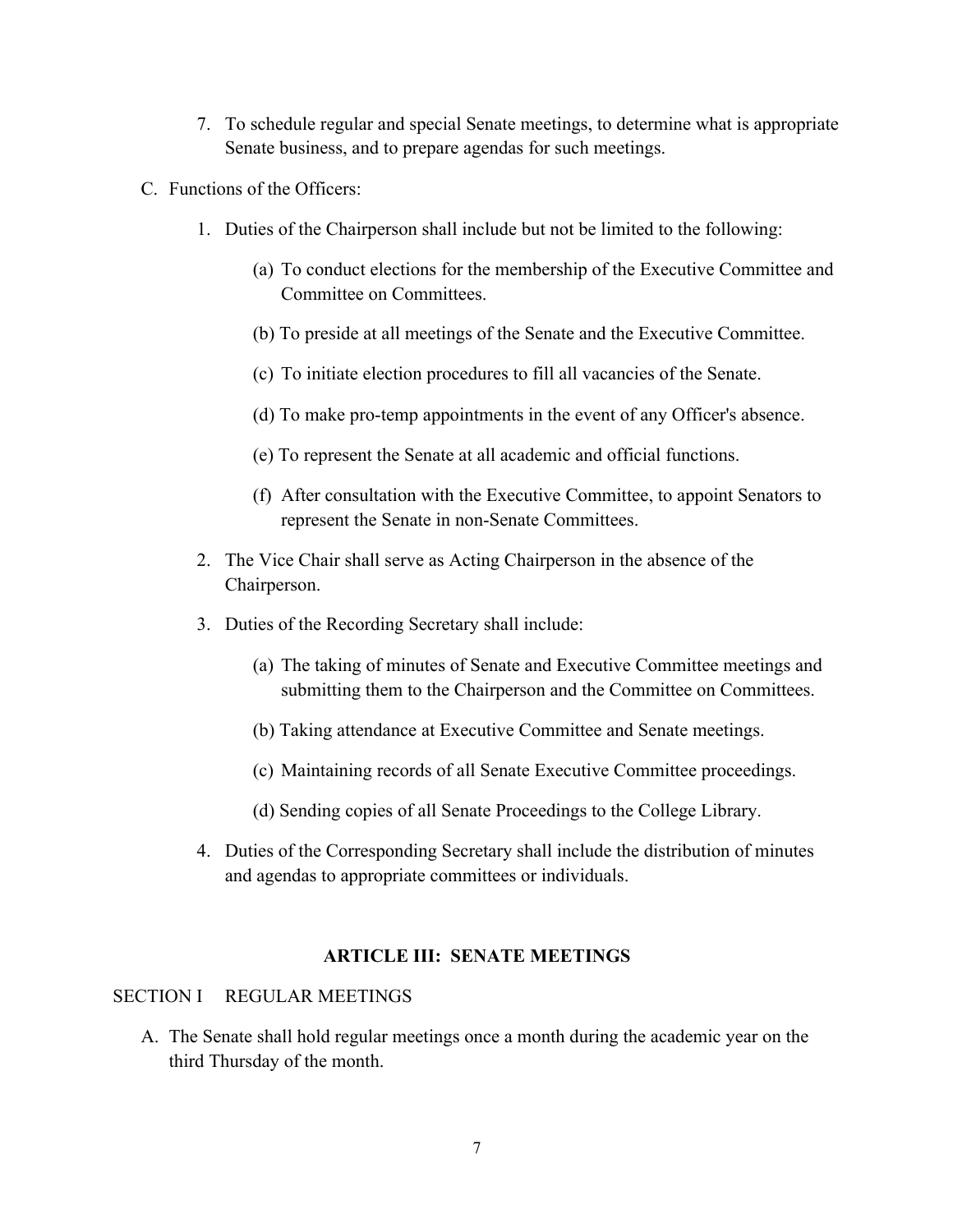B. The notice of each monthly meeting shall include the agenda, together with a written statement regarding any policy matter to be presented at the meeting. Such documents shall be distributed to each Senator during the week prior to the meeting. Announcements of all Senate meetings shall be sent to the College-wide community and to the general public by press release one week prior to the meeting.

#### SECTION 2 PROCEDURES

- A. The order of business at all meetings shall conform to the newest edition of Robert's Rules of Order Newly Revised.
- B. The Chairperson, in consultation with the Parliamentarian, shall decide on all questions of quorum and parliamentary procedure, unless it is otherwise stipulated in this Charter.
- C. The hour of adjournment shall be specified on the agenda and adhered to and no binding resolutions, motions or general discussions shall be considered beyond that hour without the approval of 2/3 of the voting members present.
- D. All votes shall be by secret ballot except for routine matters by unanimous consent. The ballots shall be recorded and available to the public upon request.
- E. All senate meetings shall be open. Upon recognition by the Chair, all who attend the Senate meeting shall have the right to speak.

#### SECTION 3 MINUTES OF SENATE MEETINGS

The Recording Secretary will take and maintain minutes, which shall include attendance. A copy of the minutes of each meeting of the Senate shall be distributed to each of the members of the Senate at the same time that the notice of agenda of the meeting is distributed.

#### SECTION 4 SPECIAL MEETINGS

- A. These meetings may be called by the Executive Committee of the Senate or by any ten (10) Senators upon presentation to the Chairperson of a written and signed request for the meeting.
- B. Agendas for special meetings shall be distributed with the notice of such meetings.

# **ARTICLE IV: COLLEGE STRUCTURE**

#### SECTION 1 DEPARTMENTS/DISCIPLINES

A. The structure of Hostos Community College shall be composed of divisions, each headed by a Vice President. At present, the College consists of the divisions of: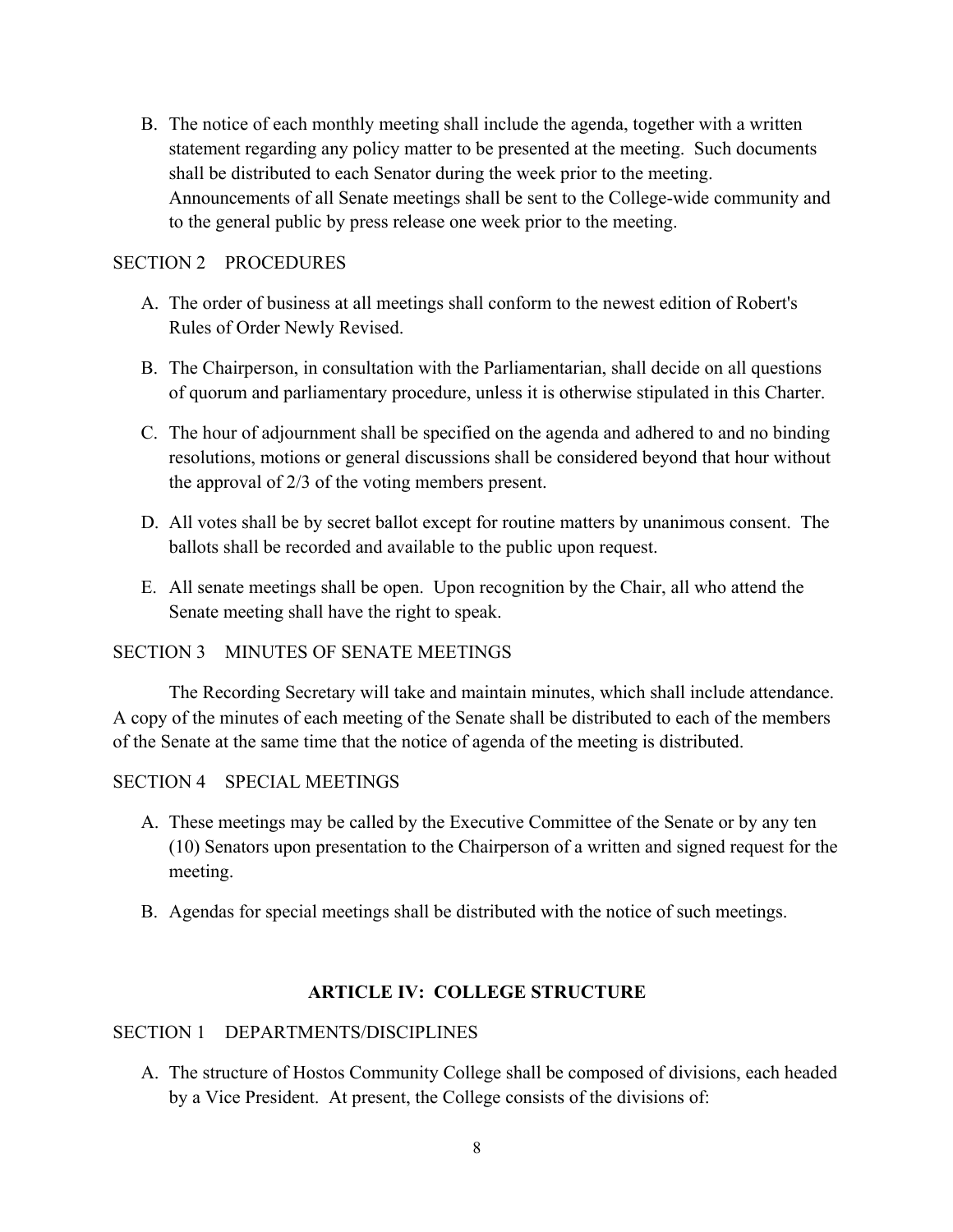- 1. Academic Affairs,
- 2. Administration and Finance,
- 3. Continuing Education and Workforce Development,
- 4. Institutional Advancement, and
- 5. Student Development and Enrollment Management.

When altering the function of these divisions, the President of the College shall first consult with the Senate.

- B. The Division of Academic Affairs shall be comprised of Departments, Units, and Programs of Study.
- C. Within the context of the academic structure, a Department is an administrative entity composed of a single discipline or related disciplines or Programs of Study grouped together to represent the shared interests of the represented Units. A Department may or may not have Units.
- D. An Academic Unit is an administrative entity within an Academic Department; the Unit is responsible for instruction in a particular program, discipline, or related disciplines.
- E. A Program of Study is an organized body of courses that lead to a Certificate or degree or another defined academic goal.

# SECTION 2 RESPONSIBILITES OF THE SENATE

- A. The Senate shall have the power to review proposals for, and recommend, the creation of new Academic Units and/or programs of study, the elimination of existing Academic Units or programs of study, and the transfer of Academic Units and/or Programs of Study from one Department to another.
- B. The process to be followed for the implementation of such a proposal will be:
	- 1. Presentation of proposal to the Department(s) that houses (and/or will house) the Academic Unit or Program, followed by a Departmental vote.
	- 2. Presentation of the proposal for review to the appropriate Vice Presidents(s).
	- 3. Presentation of the proposal to the Senate.
	- 4. Senate vote and recommendation to the President of the College.
	- 5. Approval by the President.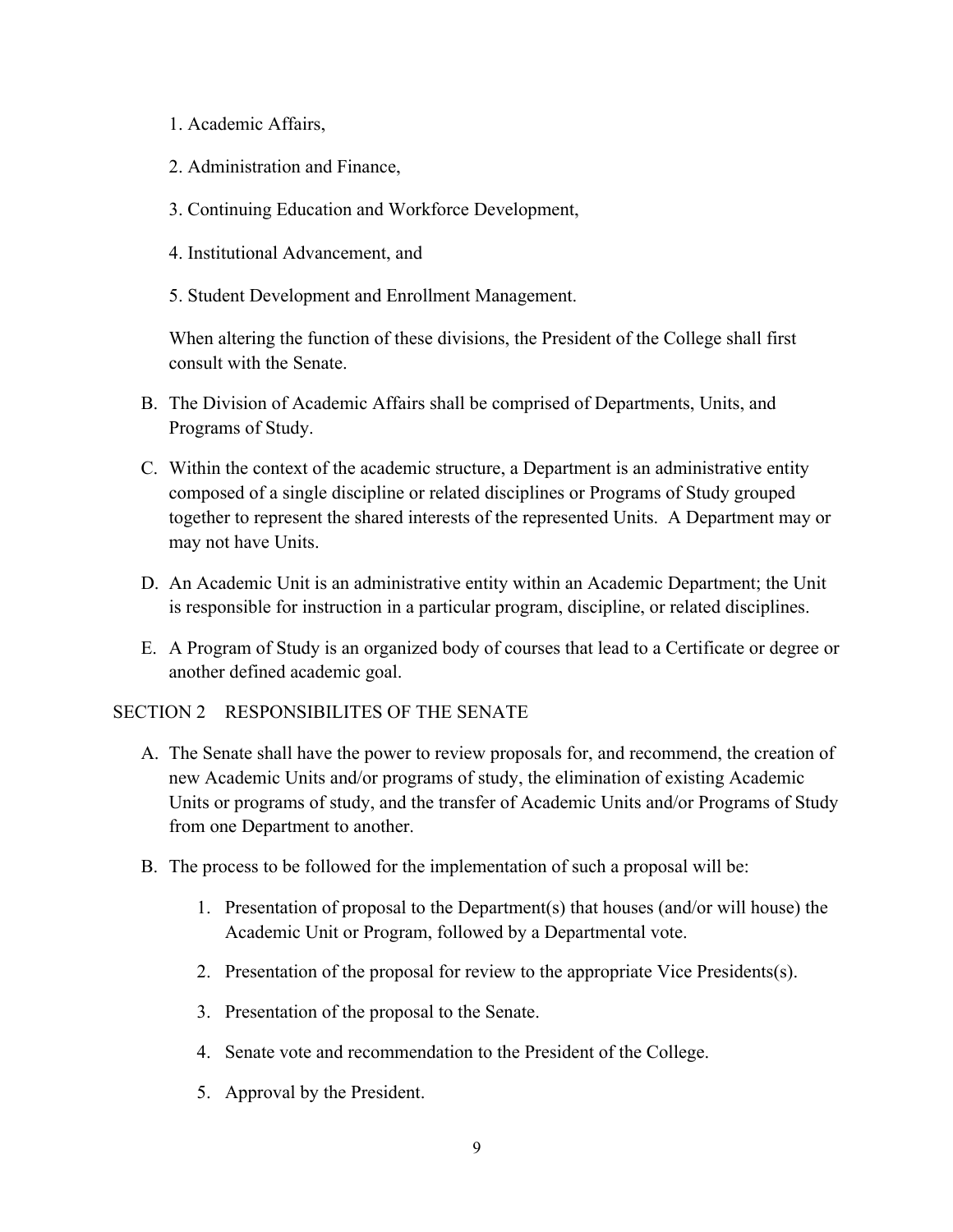- 6. Transmission of the proposal by the President's Office to the Board of Trustees, and the Board's approval.
- 7. When a transfer of an Academic Unit or Program of Study or faculty is from one Department to another, both Departments must approve the transfer.

# **ARTICLE V: COLLEGE-WIDE PERSONNEL AND BUDGET COMMITTEE**

# SECTION 1 MEMBERSHIP OF PERSONNEL AND BUDGET COMMITTEE

The College-Wide Committee on Personnel and Budget shall be composed of the following members:

- A. The President of the College;
- B. The Provost and Vice President for Academic Affairs;
- C. All Department Chairpersons;
- D. Four At-Large faculty members elected from and by qualified faculty. No At-Large representative shall be from the same unit as the Departmental Chairperson; and
- E. The Vice President for Student Development and Enrollment Management.

# SECTION 2 CHAIRPERSON

- A. The President of the College shall serve as Chairperson of the College-Wide P & B; in his/her absence, the Vice President for Academic Affairs shall serve as Chair.
- B. The Labor Designee and a senior member of the administration designated by the President of the College shall sit with the College-Wide P & B at the invitation of the President.

# SECTION 3 EXCEPTIONS

- A. Teaching Faculty members holding or released to serve in an administrative position within the College and not teaching at least one course of their regular load are not eligible to serve as At-Large representatives.
- B. Vice Presidents, Deans, and senior administrators cannot serve as At-Large representatives to the P & B.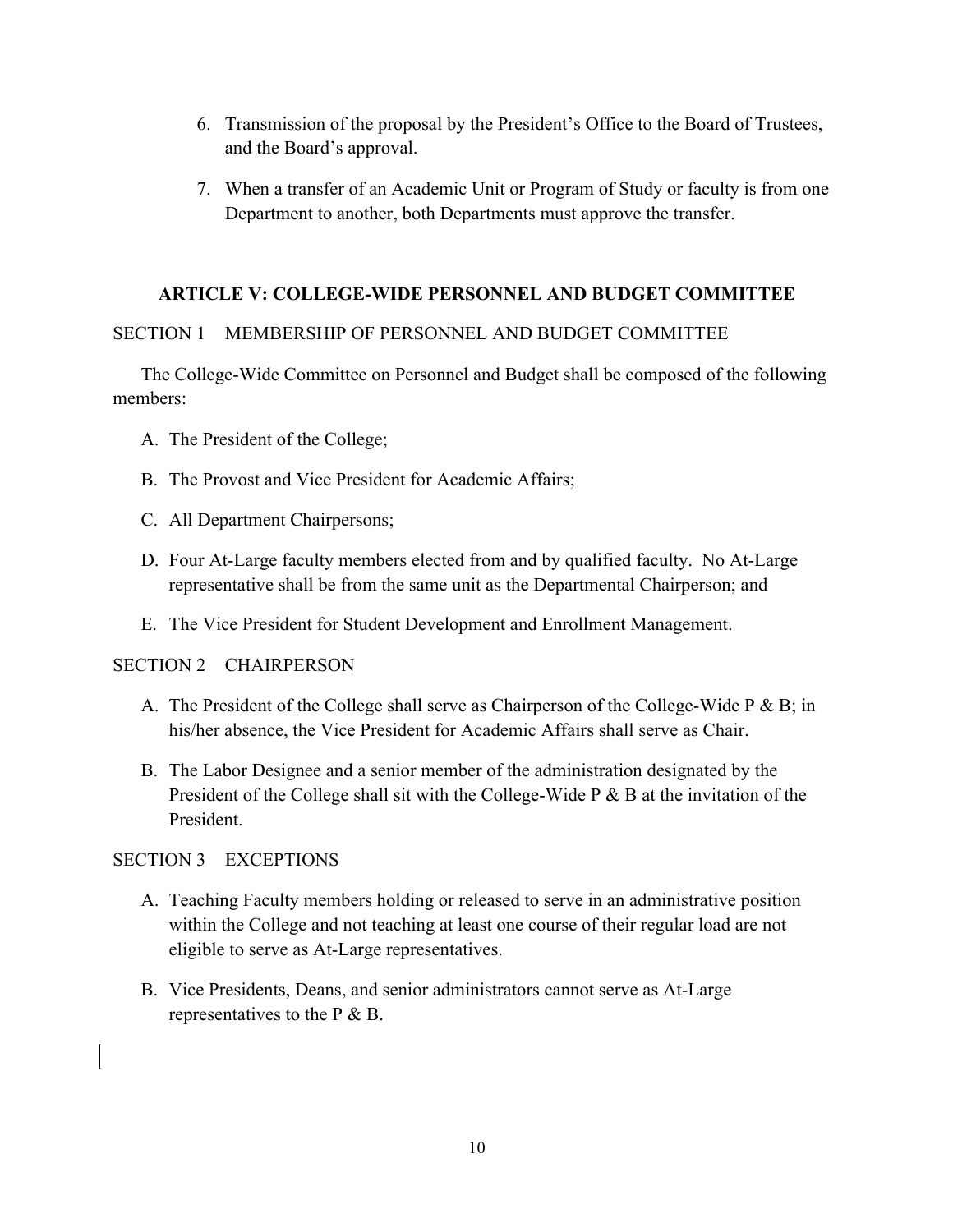#### SECTION 4 ELECTION OF AT-LARGE FACULTY

The selection and election of the four At-Large faculty representatives to the College-Wide P & B shall proceed as follows:

- A. Each academic Department and the Division of Student Development and Enrollment Management shall nominate one candidate.
- B. Such nomination shall occur at the time of Departmental elections.
- C. All nominees must be tenured and hold professorial rank.
- D. The names of all nominees will be submitted to the Elections Committee of the Senate, which will conduct the election with the assistance of the Division of Academic Affairs.
- E. All faculty members with professorial ranks; lecturers (full-time) and instructors who have been reappointed on an annual salary basis for a third or later year of continuous full-time service; and tenured CLT's shall be eligible to vote in College-Wide At-large Faculty P & B elections.
- F. All eligible voting members shall elect the four representatives by simple majority of valid votes cast.
- G. In the event no candidates obtain a simple majority, a run-off election will be held. The two candidates with the fewest votes will be dropped.
- H. These procedures shall be repeated until all four (4) At-Large candidates are elected.
- I. There shall only be one (1) At-Large representative from any given Department at any time.

# **ARTICLE VI: ACADEMIC DEPARTMENTAL STRUCTURE**

#### SECTION 1 DEPARTMENTS AND UNITS

The following shall constitute the College's Departments and Units (disciplines or programs) within Departments:

- A. Allied Health Sciences Department
	- 1. Dental Hygiene Unit
	- 2. Radiologic Technology Unit
	- 3. Nursing Unit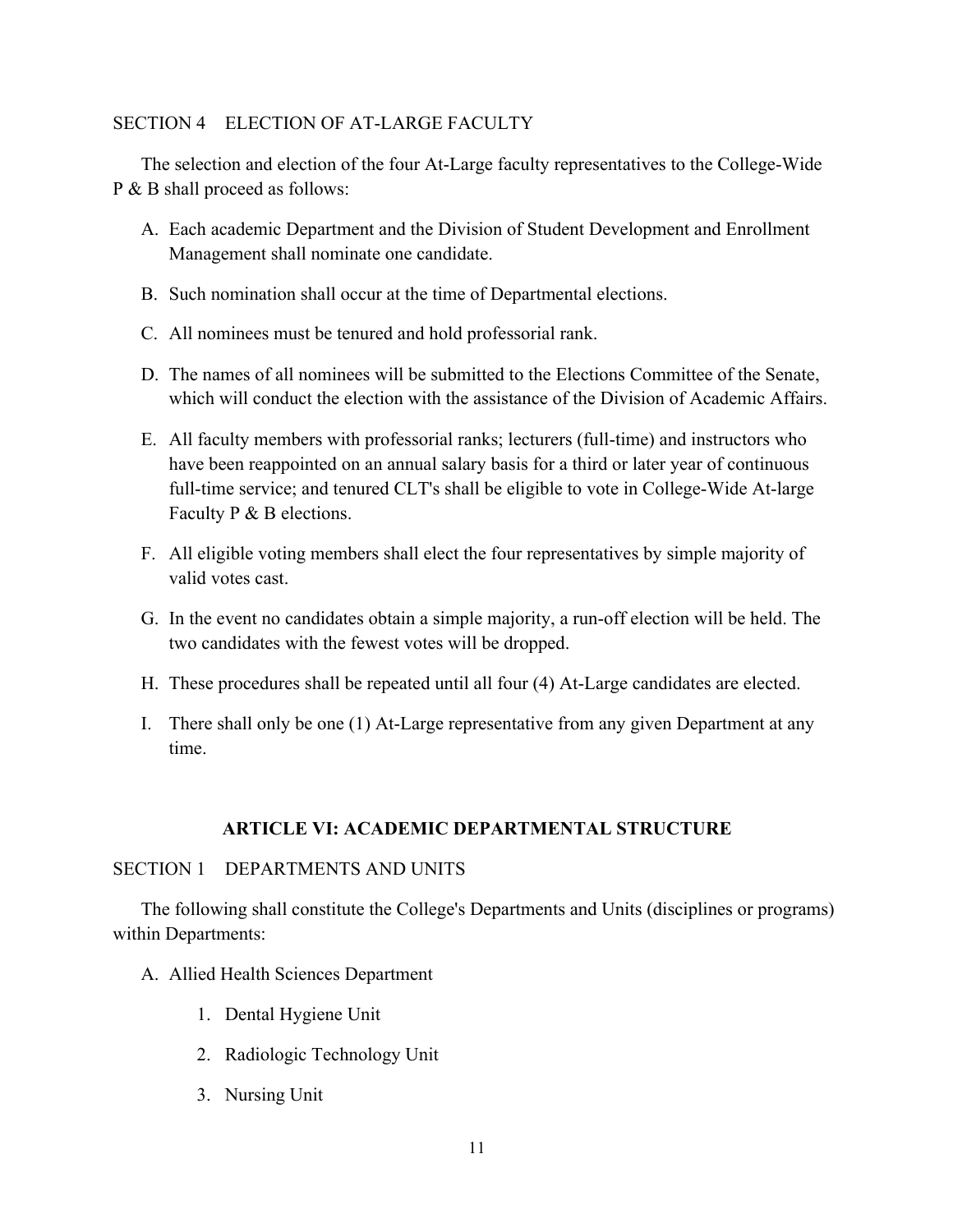- B. Behavioral and Social Sciences Department
	- 1. Behavioral Sciences Unit
	- 2. Social Sciences Unit
	- 3. Public Policy and Law Unit
- C. Business Department
	- 1. Business Management/Accounting Unit
	- 2. Office Technology Unit
- D. English Department
- E. Education Department
	- 1. Early Childhood Education Unit
	- 2. Gerontology Unit
	- 3. Physical Education Unit
	- 4. Health Unit
- F. Humanities Department
	- 1. Black Studies Unit
	- 2. Latin American and Caribbean Studies Unit
	- 3. Modern Languages Unit
	- 4. Visual and Performing Arts Unit
	- 5. Media Design Unit
- G. Language and Cognition Department
- H. Library Department
- I. Mathematics Department
- J. Natural Sciences Department
	- 1. Biology Unit
	- 2. Physical Sciences Unit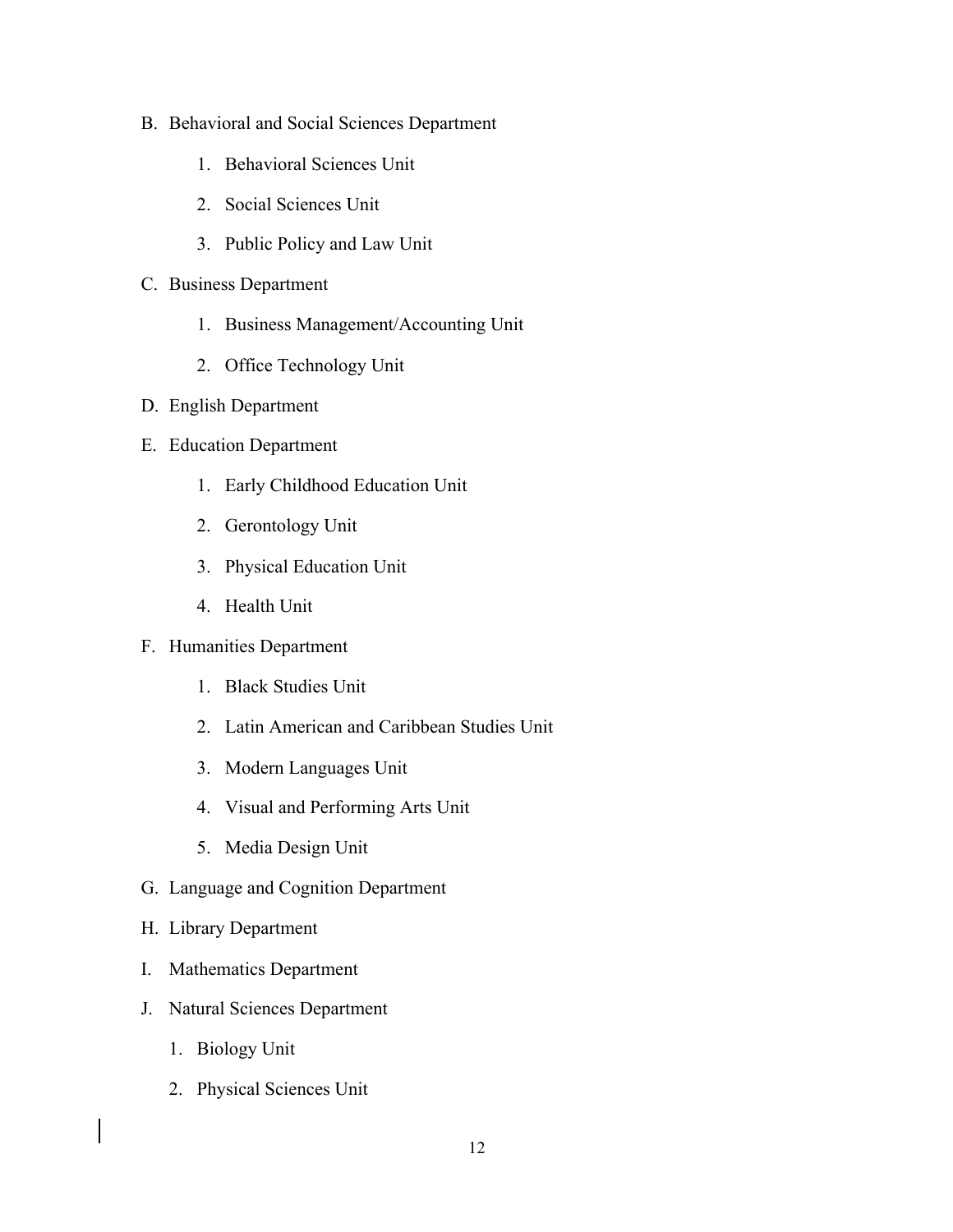#### SECTION 2 DEPARTMENTAL CHAIRPERSONS

- A. Each Department shall have a Chairperson (who may also serve as Unit Coordinator). In accordance with the By-laws, the Chairperson of the Library Department will be appointed by the President of the College.
- B. All Chairpersons, except the Chairperson of the Library Department, shall be elected by secret ballot for a term of three years by a majority vote of all eligible voting members of the instructional staff in the Department.
- C. In Departments other than the Library, all professorial ranks with tenure shall be eligible to run for Departmental Chairperson. Exceptions may be made only when a Chairperson without tenure is recruited from outside the College.
- D. Voting shall take place during the first full week in May. There shall be discussion prior to the vote.
- E. All professorial ranks (professors, associate professors, and assistant professors); lecturers (full-time) and instructors who have been reappointed on an annual salary basis for a third or later year of continuous full service; and tenured CLT's are eligible to vote in Departmental elections.
- F. The duties of a Chairperson shall follow CUNY By-Laws definition, except as amended by this governance plan.
- G. Duties of Department Chairperson

The Department Chairperson shall be the executive officer of his/her Department and shall carry out the Department's policies as well as those of the faculty and the board that are related to it. He/she shall:

- 1. Be responsible for Departmental records and preside at meetings of the Department.
- 2. Assign courses to and arrange programs of instructional staff members of the Department. (The execution of this duty may be delegated to the Unit Coordinators.)
- 3. Initiate Departmental policy and actions concerning the recruitment of faculty and other Departmental affairs subject to the powers delegated by these by-laws to the staff of the Department in regard to educational policy, and to the appropriate Departmental committees in the matter of promotions.
- 4. Represent the Department before the faculty and the Board.
- 5. Serve as chair of the Department's Committee on Personnel and Budget.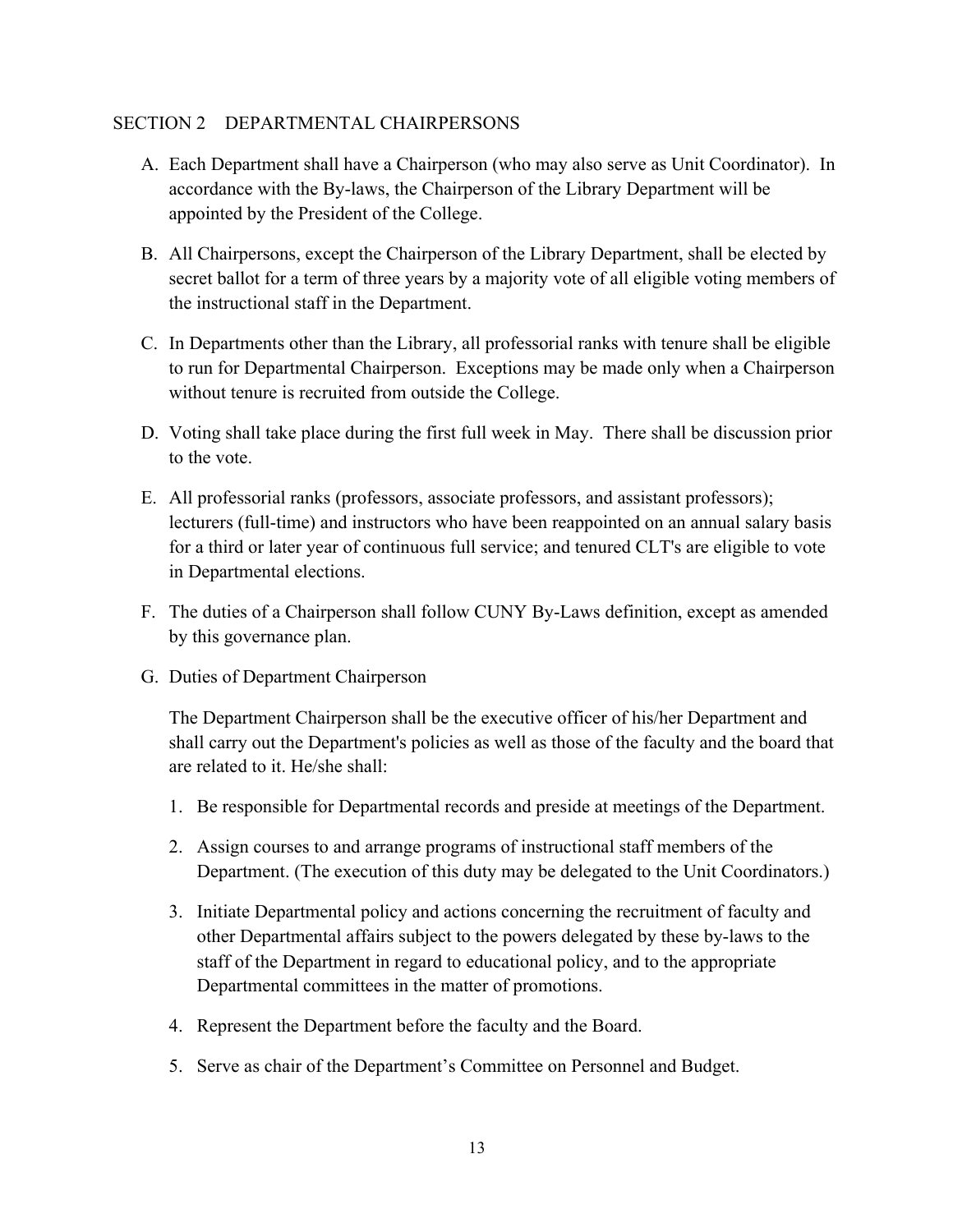- 6. After receiving the tentative unit budgets, prepare the tentative Departmental budget, subject to the approval by the Department's Committee on Personnel and Budget. Transmit the tentative Departmental budget to the Vice President for Academic Affairs with his/her own recommendations.
- 7. Arrange for careful observation and guidance of the department's instructional staff members. This duty may be delegated by the Department Chairperson to the Unit Coordinator or to a tenured professorial member in accordance with the collective bargaining agreement.
- 8. Make a full report to the President and to the College-Wide Personnel and Budget Committee of the action taken by the Department Committee on Personnel and Budget when recommending an appointee for tenure.
- 9. Hold an annual evaluation conference with every member of the department, other than full professors, after observation and prepare a memorandum thereof. This duty may be assigned to a qualified member of the Departmental Committee on Personnel and Budget in accordance with the collective bargaining agreement. Tenured full professors may be evaluated.
- 10. Generally supervise and administer the department. The Chairperson may delegate some specific duties to the Unit Coordinators.
- 11. Hold Departmental meetings at least once a month.
- 12. Promote collegial relations and intradepartmental collaboration.
- 13. Represent all units within the Department and act as liaison for the Department and its units to other departments and units.
- H. Acting Chairpersons
	- 1. In case of a temporary vacancy, the Department will nominate candidates from a list of eligible faculty members coming from the Departmental  $P \& B$ .
	- 2. The name of the Departmental candidate for Acting Chairperson, voted on by the Department, shall be submitted to the President.
	- 3. If the President should reject the candidate, the process will be repeated until a suitable candidate is selected.

# SECTION 3 UNIT COORDINATORS

A. Each Unit shall have a Coordinator who shall be elected by that Unit for a three-year term.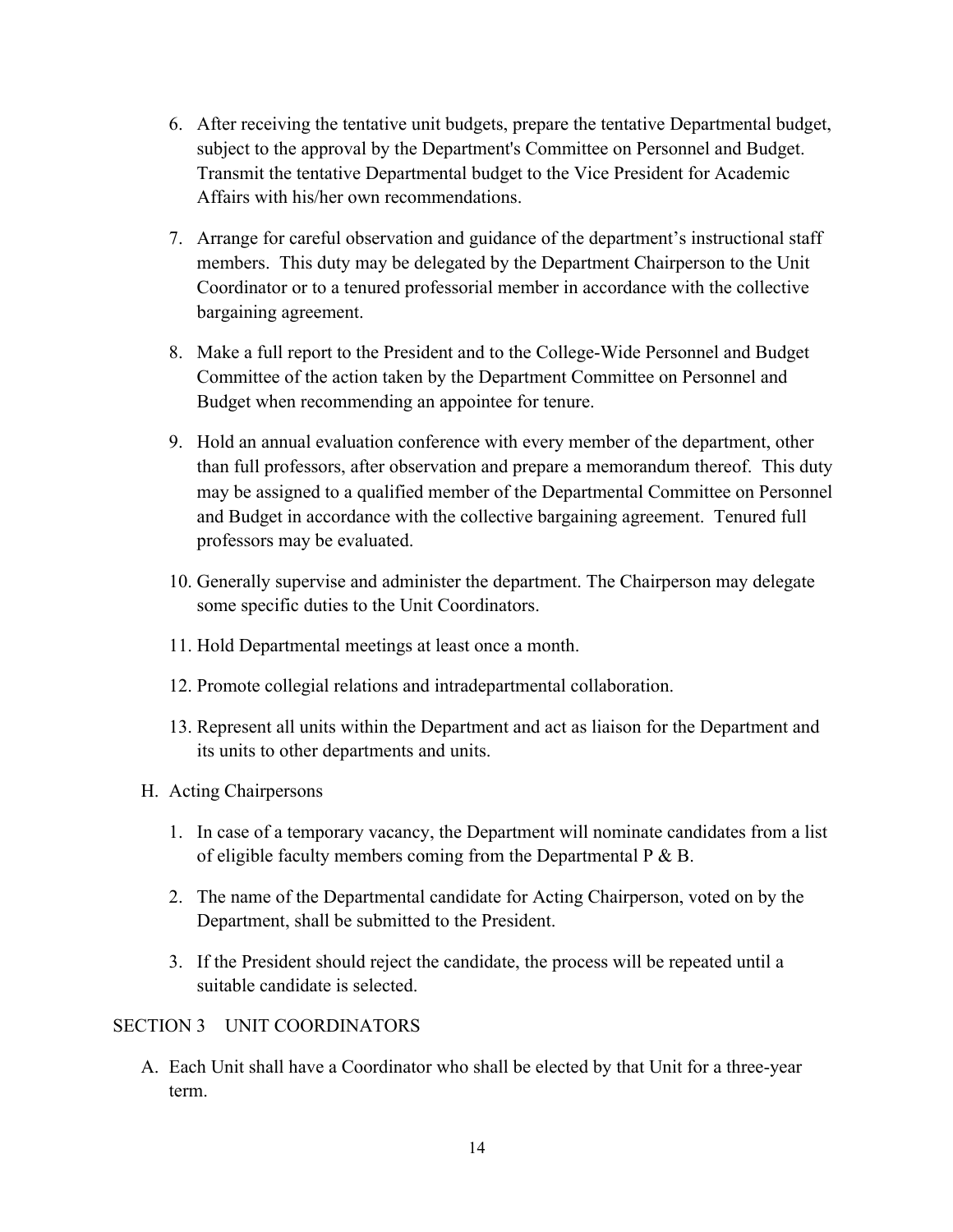- B. The election of Unit Coordinators shall take place following that of the Department Chairperson during the first full week of May.
- C. All professorial ranks, tenured and untenured, and lecturers with Certificates of Continuous Employment shall be eligible to run for Unit Coordinators. The Department Chairperson may also be elected as a Coordinator. There can only be one (1) Coordinator who is untenured in any given department. Tenured CLT's can vote in this election.
- D. Duties of Unit Coordinators
	- 1. Unit Coordinators shall serve as the primary administrators for matters pertaining to their respective units.
	- 2. Supervise the Unit's curriculum.
	- 3. Assign courses to and arrange programs of instructional staff members of the Unit as delegated by the Department Chairperson.
	- 4. Arrange for careful observation and guidance of the Unit instructional staff members in consultation with the Department Chairperson.
	- 5. Prepare the tentative Unit budget.
	- 6. Be responsible for the Unit's records.
	- 7. Disseminate information to and from staff members within the Unit.
	- 8. Initiate action concerning the recruitment of Unit faculty as assigned by the Department Chairperson.
	- 9. Represent the Unit in the Departmental  $P \& B$  Committee.
	- 10. Coordinate program accreditation (where applicable).

#### SECTION 4 DEPARTMENTAL PERSONNEL AND BUDGET COMMITTEE

- A. All constituted Departments shall have a Departmental Personnel and Budget Committee (P & B) to review matters in their purview.
- B. The membership of Departmental  $P \& B$  shall consist of:
	- 1. The Chairperson;
	- 2. Unit Coordinators, where applicable;
	- 3. In Departments with fewer than five (5) Units, where possible, there shall be five (5) members, except where the total full and part-time faculty exceeds fifty (50), in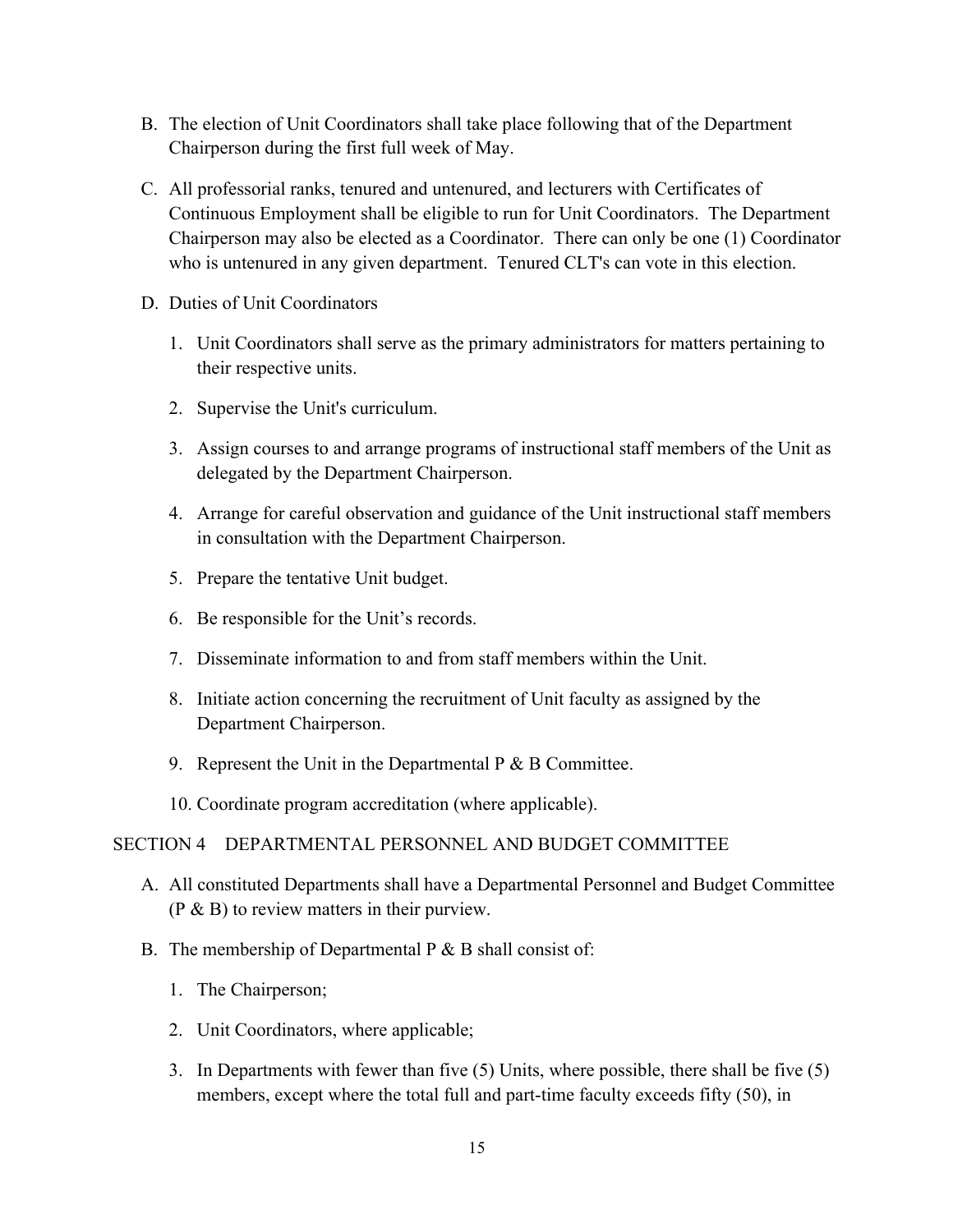which case there shall be seven (7) members. At-Large faculty members shall be elected as needed in order to reach the required membership; only one of these may be untenured, which person may be a lecturer with a certificate of continuous employment;

- 4. In Departments with five  $(5)$  or more Units, the total membership of the P & B shall be to the nearest odd number, with the remaining positions to be elected At-Large. An untenured faculty member, who may be a lecturer with a certificate of continuous employment, can only be elected to this position if all coordinators are tenured; and
- 5. In Departments with two or more Units, no more than 60% of the membership of the Departmental P & B should come from one Unit.
- C. Tenured CLT's within a Department are eligible to vote in Departmental  $P \& B$  elections but cannot be candidates.
- D. All At-Large members of the Departmental P & B shall be elected at the same time as all other Departmental elections are held, for a term of office of (3) years.
- E. The functions of the Departmental Personnel and Budget Committee shall include but not be limited to:
	- 1. Recommendations of all actions concerning initial appointments, reappointments, tenure, CCE, and promotions (except full professor).
	- 2. Interviewing of all prospective faculty and instructional staff candidates for employment.
	- 3. Approval of all actions concerning travel money allocations, Departmental budget, the Departmental plan for the year, and budget allocations to units within the department.
- F. New units will get automatic representation in Departmental  $P \& B$  Committees as soon as they have been formally approved by all appropriate governance structures.

# **ARTICLE VII: SENATE COMMITTEES**

#### SECTION 1 STANDING COMMITTEES OF THE SENATE

The standing Committees of the Senate shall include but not be limited to the following:

- A. The Committee on Committees
- B. Academic Standards Committee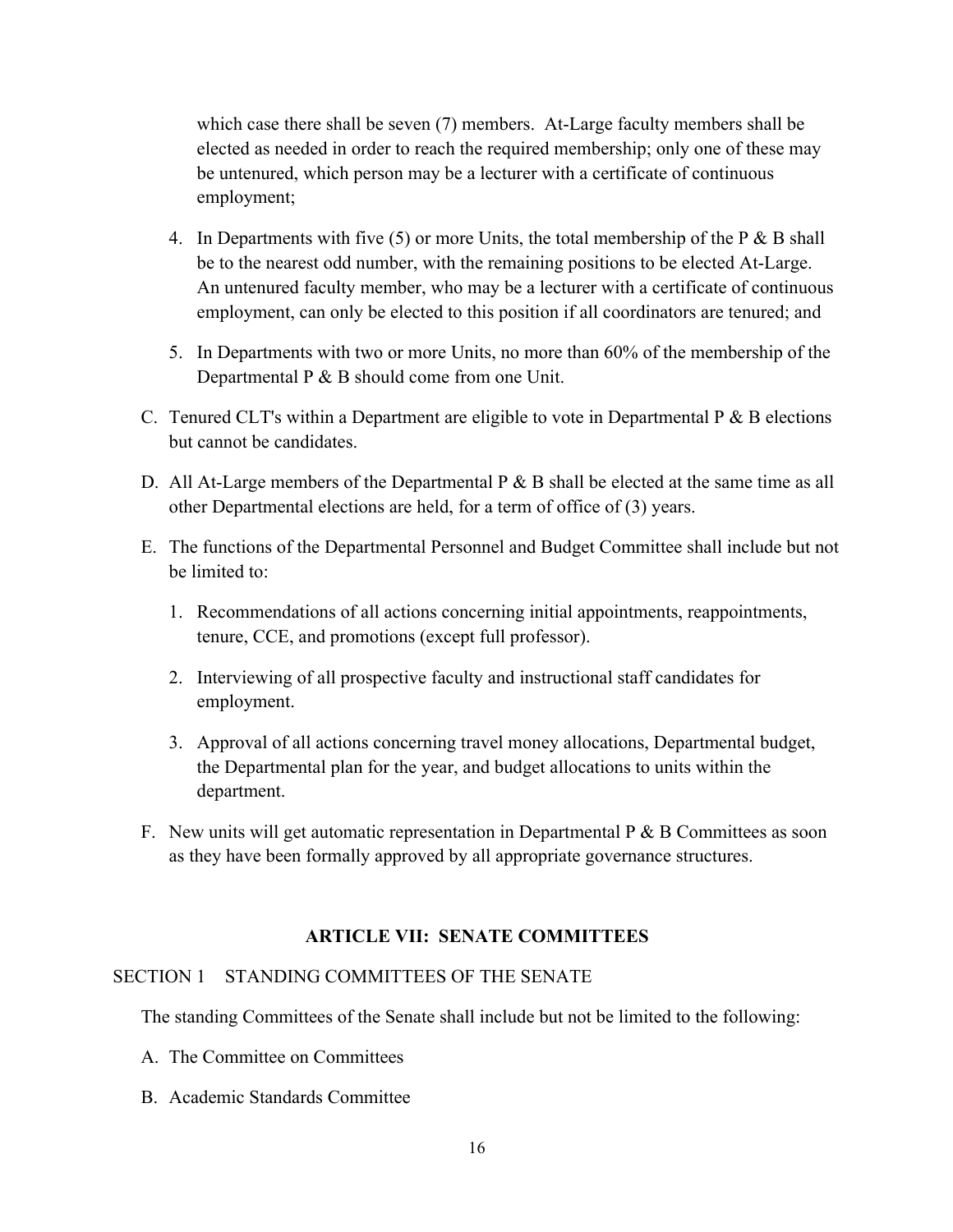- C. Admission and Retention Committee
- D. Affirmative Action Committee
- E. Budget and Finance Committee
- F. Committee on Disability Issues
- G. Curriculum Committee
- H. Elections Committee
- I. Executive Committee
- J. Facilities
- K. Grants Committee
- L. Institutional Research Committee
- M. Instructional Evaluations Committee
- N. Library Committee
- O. Scholarship and Awards Committee

# SECTION 2 RULES CONCERNING SENATE STANDING COMMITTEES

- A. All Senate committees shall record and maintain minutes of their meetings and submit copies of them to the Executive Committee and the Committee on Committees.
- B. All Senate standing committees shall follow the Charter as to their functions.
- C. All Senate standing committees shall prepare annual summaries of their activities to be submitted to the Executive Committee no later than the last scheduled meeting of the Senate each academic year.
- D. All Senate committees shall elect their own officers, with the understanding that exofficio members shall not be eligible to run for office of any standing, ad hoc, or special committee.
- E. Unless otherwise stipulated in the Charter or sanctioned by the Senate, each of the standing committees shall consist of not less than six (6) and not more than twelve (12) members.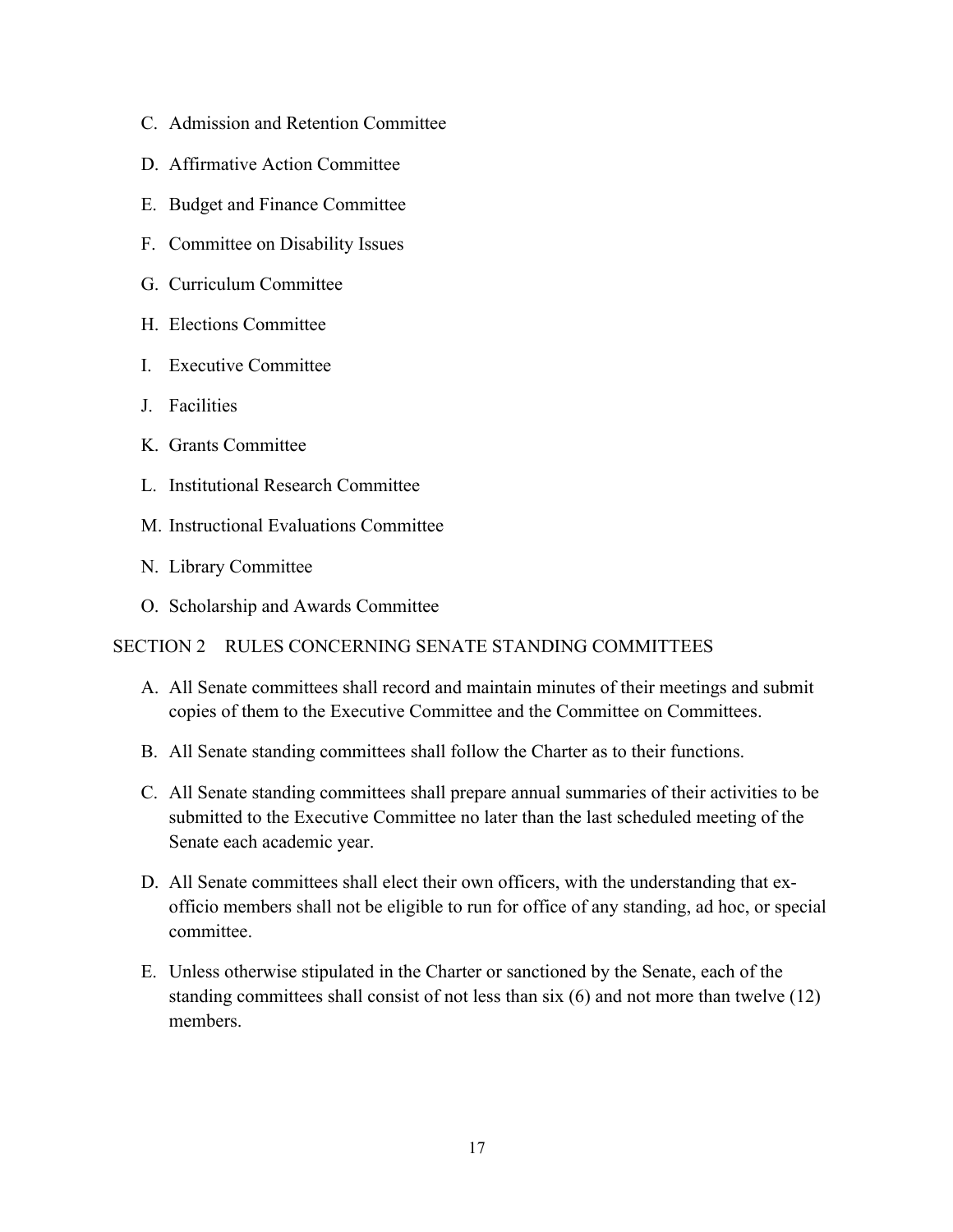F. Unless otherwise stipulated, on each standing committee there will be two (2) student members and two (2) members representing the non-teaching instructional staff. Student members will serve for a term of one (1) year.

# SECTION 3 ATTENDANCE AT STANDING COMMITTEES MEETINGS

Any member who is absent from three (3) meetings without written notification shall be asked to resign and will be replaced by the Committee on Committees.

# SECTION 4 THE COMMITTEE ON COMMITTEES

- A. Membership:
	- 1. The Committee on Committees shall be composed of nine (9) Senate members, including two (2) student members and one (1) member from the non-teaching instructional staff, elected by the members of the Senate.
	- 2. Student members will be elected every year at the first meeting of the Senate. Other members will be elected at the first meeting of each newly formed Senate.

# B. Function:

- 1. To assign members from different College constituencies to the specific Senate standing committees before the second meeting of the Senate for the academic year.
- 2. To determine the number of members to be assigned to each committee, unless otherwise specified in the Charter of Governance.
- 3. To advise all Senate Committees in the development of internal operating procedures and to submit these procedures to the Senate for approval.
- 4. To consider and resolve issues relating to membership status and replacement of any committee member.
- 5. To disseminate information about opportunities for service on all standing and ad-hoc committees.
- 6. To maintain current lists of membership in all Senate Committees.
- 7. To maintain a file of the minutes of all Standing Committee meetings.

# SECTION 5 ACADEMIC STANDARDS COMMITTEE

A. Membership:

The membership of the Academic Standards Committee will be assigned by the Committee on Committees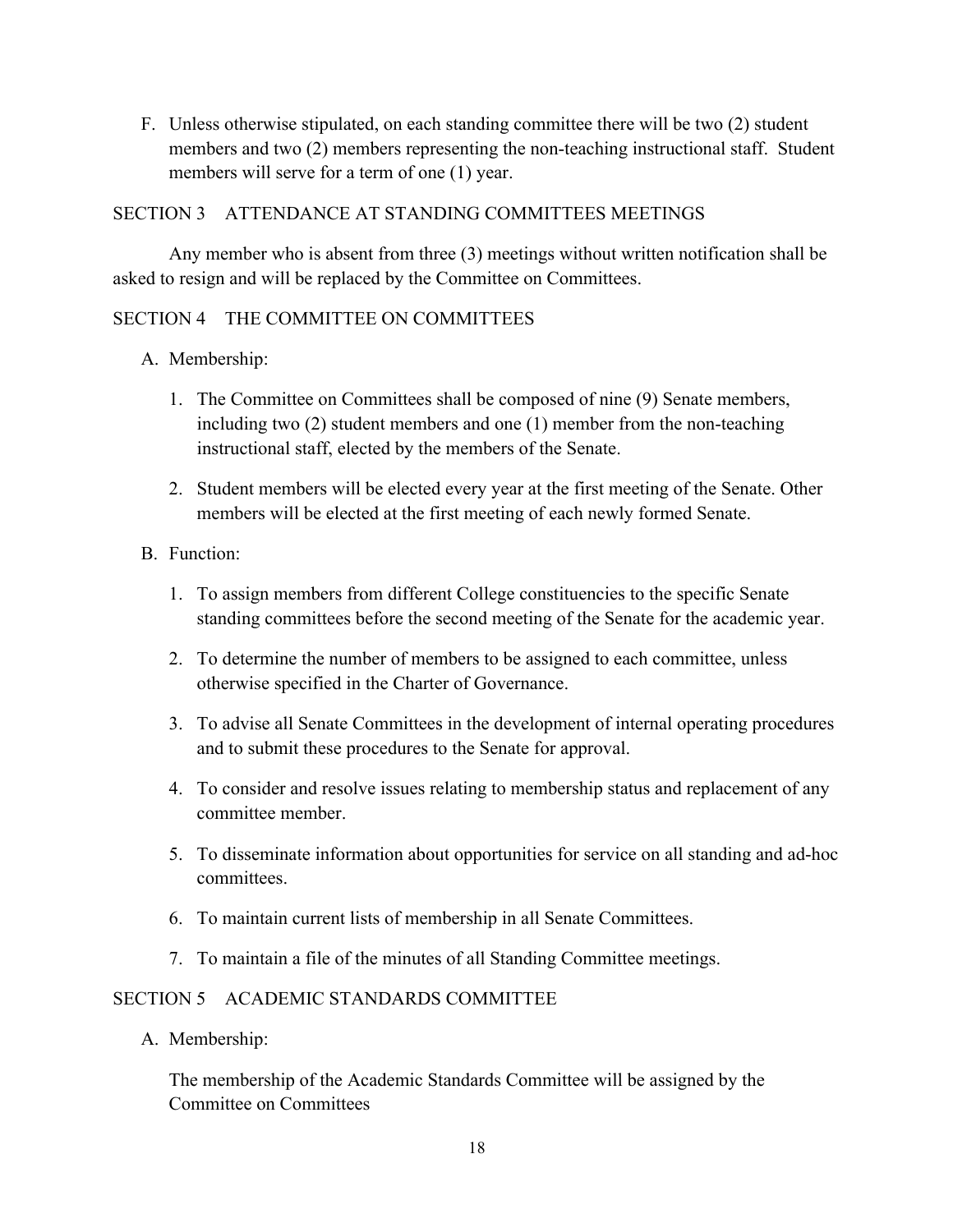B. Function:

It is the charge of the Academic Standards Committee to preserve and maintain the academic policy and procedures of the College. The Academic Standards Committee shall:

- 1. Recommend to the Senate policy regarding academic probation, attendance, graduation, honors, grading, and other issues related to academic standards.
- 2. Hold hearings on student appeals regarding academic dismissal. Appeals of dismissal shall be processed by the Office of the Dean of Students in collaboration with the Chairperson of the Academic Standards Committee. Specific procedures are outlined in detail in the Hostos Community College Catalog.

# SECTION 6 ADMISSIONS AND RETENTION COMMITTEE

A. Membership:

Membership shall be determined by the Committee on Committees to include regular faculty and the following:

- 1. Director of Admissions and Recruitment
- 2. Office of the Registrar
- 3. Vice President for Student Development and Enrollment Management
- 4. One Counselor
- 5. One Student representative
- 6. Two HEOs
- B. Function:
	- 1. (a) To review and recommend to the Senate College-wide policies regarding admission and retention.

(b) To review and recommend to the Senate policies regarding the matriculation of non-degree students.

(c) To review and recommend to the Senate College-wide policies on the acceptance of external course work towards a Hostos Community College Associate's Degree.

2. In consultation with all appropriate parties, to hear and act upon those student appeals that result from the policies set forth in the above areas.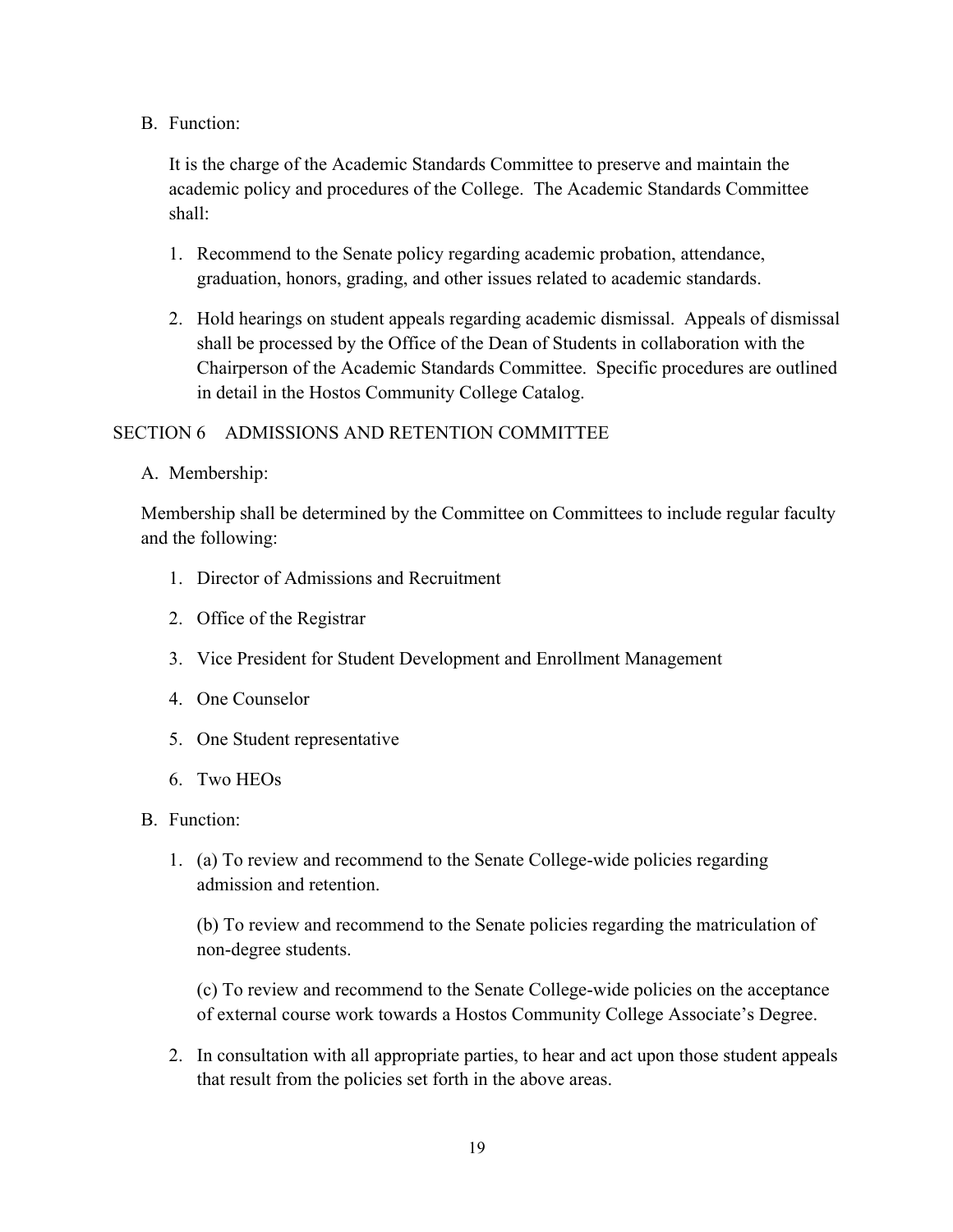- 3. To maintain liaison with University personnel responsible for developing or changing admission, matriculation, and transfer credit criteria on a University-wide basis, and to report any proposals for such changes to the Senate.
- 4. To maintain liaison with College and University personnel responsible for developing special programs that might affect admission and external course work policies.
- 5. To make recommendations to the Hostos Senate on ways to increase the recruitment of students and maximize the retention of students.

# SECTION 7 AFFIRMATIVE ACTION COMMITTEE

- A. Membership:
	- 1. Membership shall be determined by the Committee on Committees.
	- 2. The Affirmative Action Officer shall serve as an ex-officio member.
- B. Function:
	- 1. To advise and assist the College Affirmative Action Officer in the implementation of affirmative action regulations and policies at the College, including hiring, tenure and termination of employment.
	- 2. To meet regularly with the President in matters concerning the progress of affirmative action.

# SECTION 8 BUDGET AND FINANCE COMMITTEE

A. Membership:

Membership will be chosen by the Committee on Committees.

B. Function:

To research, inform, and make recommendations to the Senate and the College community on financial and budgetary matters.

# SECTION 9 COMMITTEE ON DISABILITY ISSUES

- A. Membership:
	- 1. Membership shall be determined by the Committee on Committees.
	- 2. The Coordinator of Services for Students with Disabilities shall serve as an ex-officio member.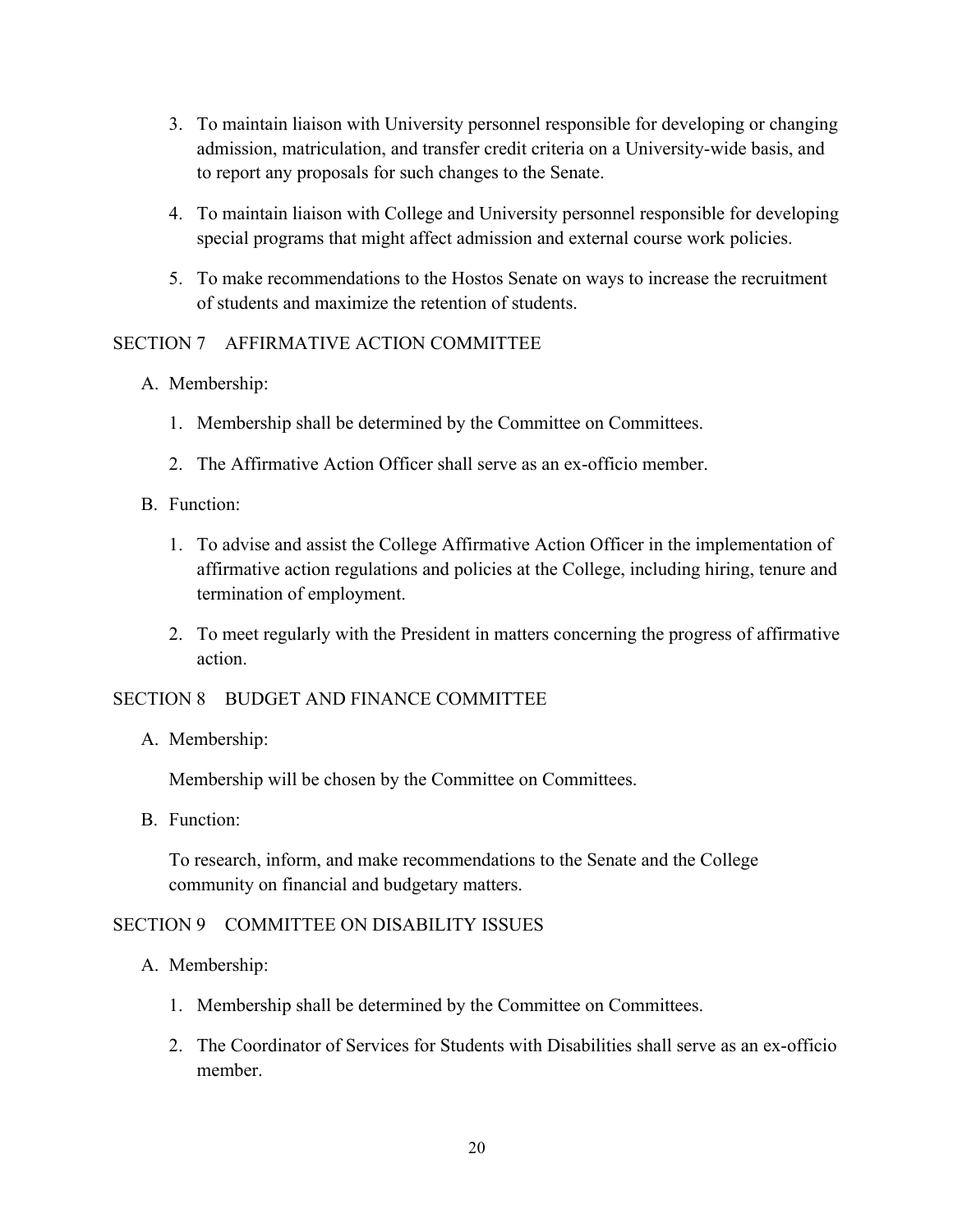- B. Function:
	- 1. To review existing college policies and procedures related to disability and to recommend to appropriate college offices and governance entities changes in such policies and procedures for the purposes of:

(a) achieving institutional compliance with federal, state, and local laws regarding non-discrimination on the basis of disability; and

(b) recommending ways of eliminating all barriers that might hinder or even prevent the fullest functioning of individuals who are students and/or employees of the College.

2. To collaborate in the development and provision of educational activities regarding disability issues of importance to the College community.

# SECTION 10 CURRICULUM COMMITTEE

- A. Membership:
	- 1. The membership of the Curriculum Committee shall be composed of one tenured or CCE representative from each academic Department of the College, one (1) 13.3B HEO, and two (2) elected Student Senate representatives duly certified by the Vice President for Student Development and Enrollment Management
	- 2. The representatives shall be elected by each Department from its Curriculum Committee and by the Division of Student Development and Enrollment Management, and their names submitted to the Committee on Committees for final approval.
	- 3. The Vice President for Academic Affairs or his/her designee and the Registrar shall serve as ex-officio members.
- B. Function:

The Curriculum Committee shall have the following duties:

- 1. To evaluate and recommend new courses in accordance with Board of Trustees guidelines.
- 2. To evaluate and recommend any modifications of current courses in the curriculum, including credits, hours, titles, course descriptions, language of instruction, prerequisites, co-requisites, etc.
- 3. To review and recommend approval of degree requirements and distribution requirements for existing departments.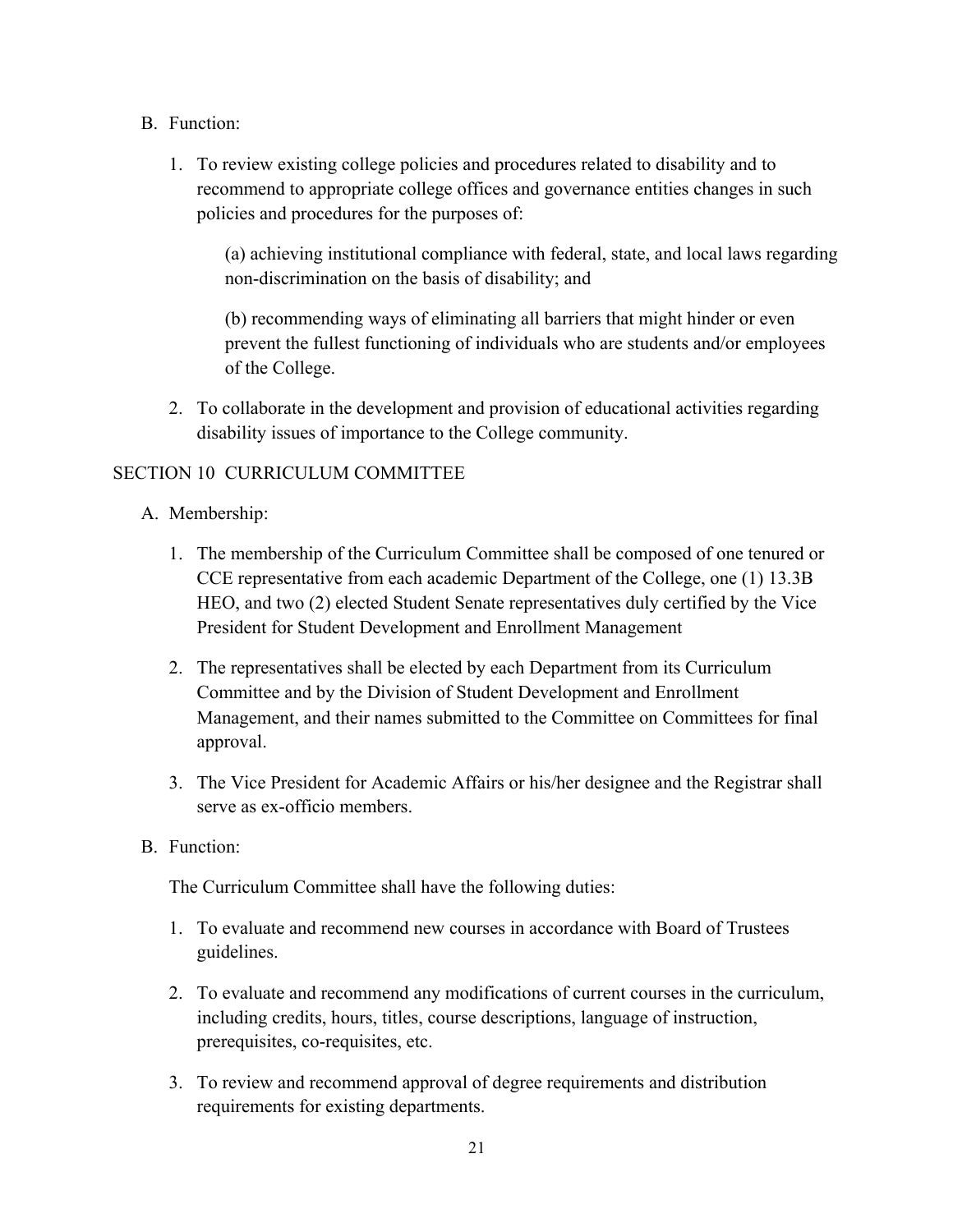- 4. To review and recommend approval of all Letters of Intent and final proposals for all degree and certificate programs.
- 5. To review Letters of Warning and apprise the Senate.
- 6. To recommend to the College Senate the creation of subcommittees as the need arises, to cover such areas as skills across the curriculum, program review, etc.
- 7. To present to the College Senate, for its approval, any items voted upon and recommended by the committee.
- C. Charges of the College-Wide Curriculum Committee:
	- 1. To establish and maintain the standards and integrity of the College curricula.
	- 2. To review existing curricula periodically and recommend changes where appropriate.
	- 3. To encourage the development of new courses, concentrations, and programs consistent with the mission of the College by providing a College-wide forum for consideration of all new courses and program proposals.
	- 4. To review all curriculum proposals for their conformity to the College mission and objectives of the Department.
	- 5. To review and approve the final draft of the curricular offerings in the College Catalog.
	- 6. To preserve the institutional history of the Committee by yearly submitting the minutes, records, and reports to the College Archives housed in the Library.
	- 7. To make recommendations regarding all curriculum proposals, and to transmit all such recommendations to the Executive Committee of the College Senate and the College Senate at large.

# SECTION 11 ELECTIONS COMMITTEE

A. Membership:

Membership will be chosen by the Committee on Committees.

- B. Function:
	- 1. To develop and recommend procedures for elections pertaining to the Senate that are otherwise not described in this Charter.
	- 2. To implement those election procedures approved by the Senate.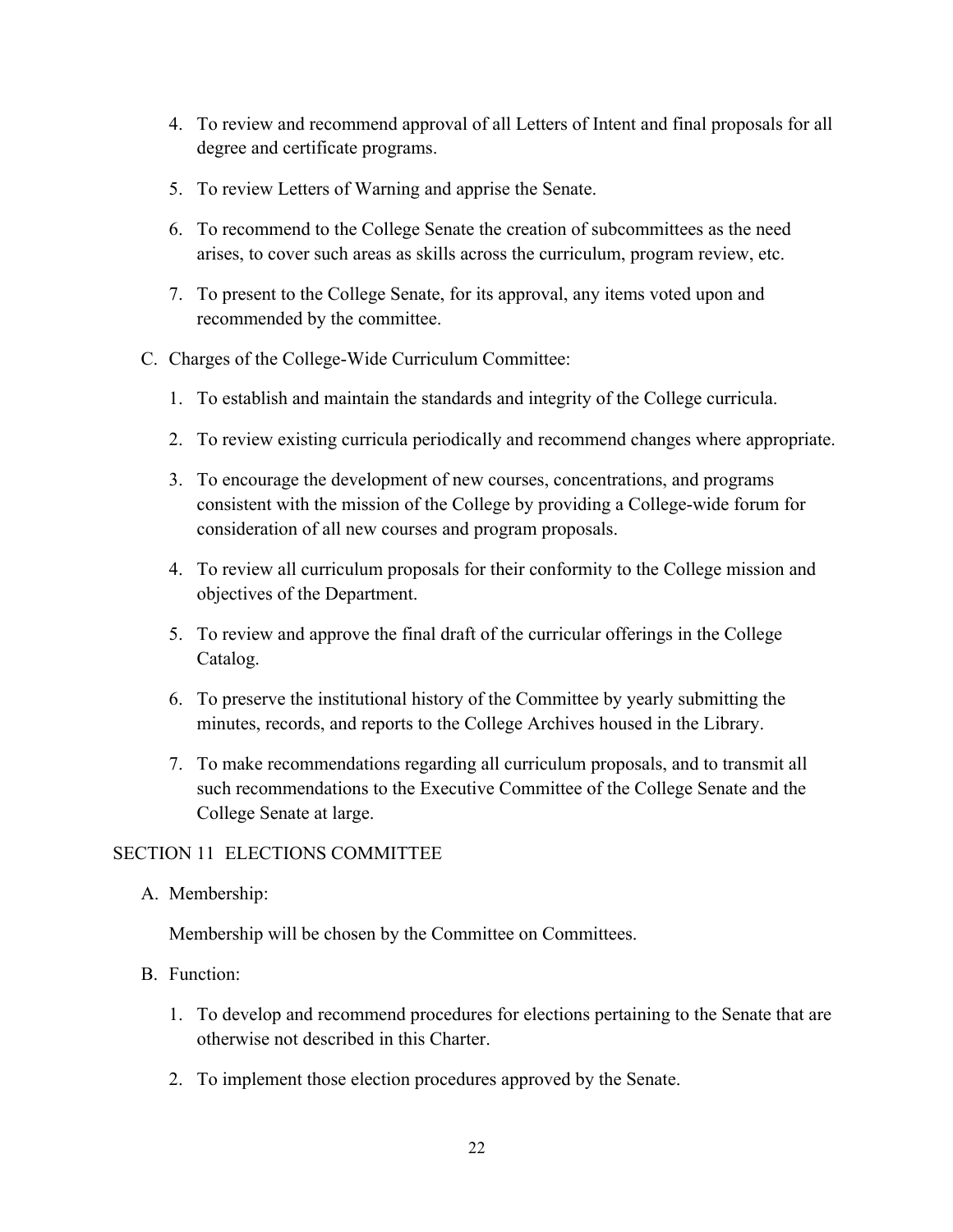# SECTION 12 EXECUTIVE COMMITTEE

(For membership and functions, see Article II, Section 11.)

# SECTION 13 FACILITIES COMMITTEE

- A. Membership:
	- 1. Membership to be determined by Committee on Committees.
	- 2. The Director of Campus Facilities serves as an ex-officio member of this committee.
- B. Function:
	- 1. To assess and consult on whether existing College facilities are being utilized to optimal capacity.
	- 2. To forecast future College needs in regard to facilities.
	- 3. To recommend policy regarding utilization and allocation of existing space.
	- 4. To make recommendations regarding acquisition of new space.
	- 5. To investigate complaints regarding the improper use of facilities.
	- 6. To report to the Senate on its findings.

#### SECTION 14 GRANTS COMMITTEE

- A. Membership:
	- 1. Membership to be determined by Committee on Committees.
	- 2. The Grants Officer shall serve as an ex-officio member of this committee.

# B. Function:

- 1. To review grant proposals at any stage at the request of the faculty.
- 2. May make suggestions for grants to be initiated at the college.
- 3. To inform the Senate as to the purpose and nature of all grants awarded to the College.
- 4. To provide leadership, encourage, promote, and support expanding grant opportunities on campus.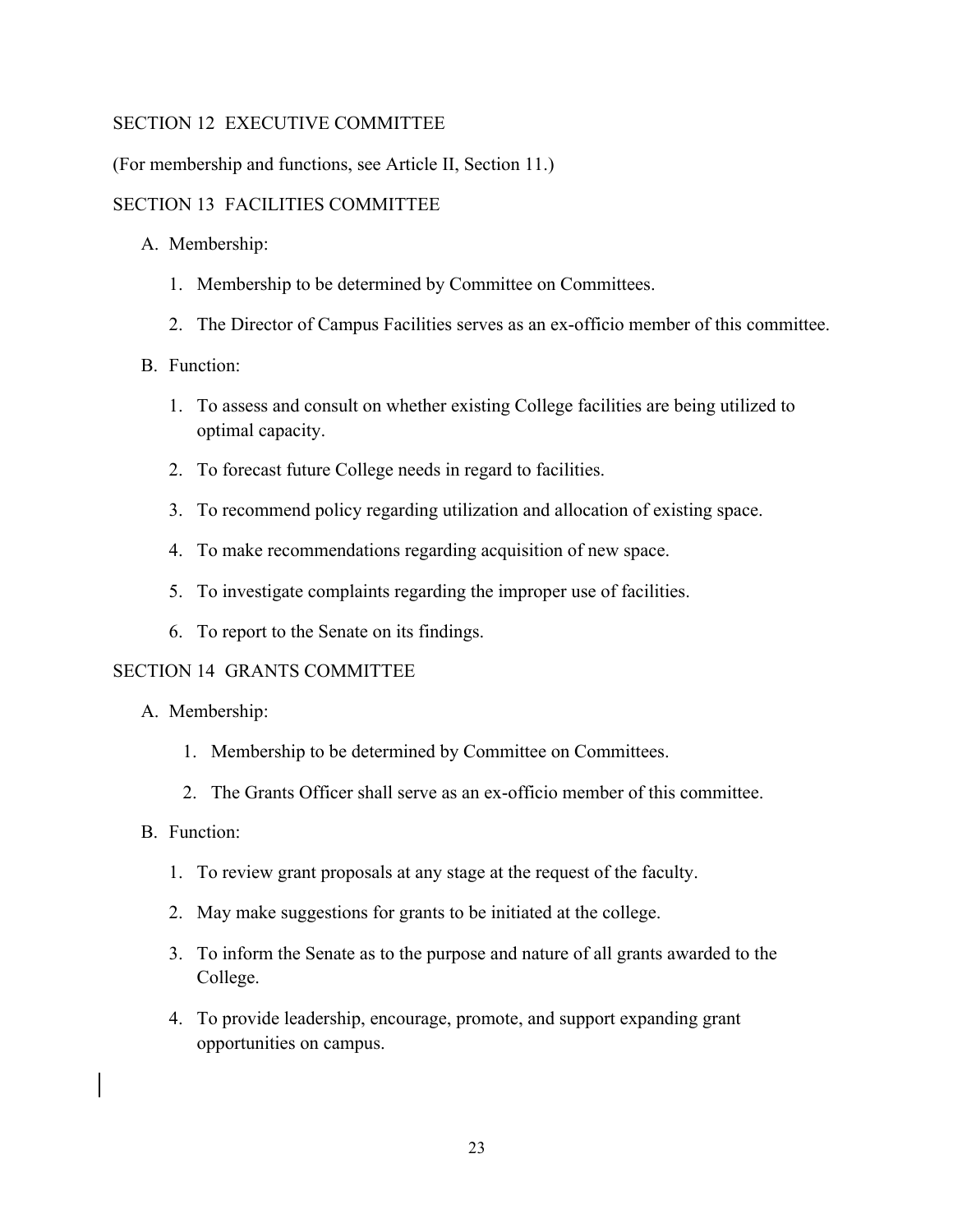# SECTION 15 INSTITUTIONAL RESEARCH COMMITTEE

- A. Membership:
	- 1. Membership to be determined by the Committee on Committees.
	- 2. The committee will include an equal number of faculty members from Liberal Arts and Career Programs and one (1) faculty member from the Division of Student Development and Enrollment Management.
	- 3. A representative from the Office of Institutional Research will be an ex-officio member.
- B. Function:
	- 1. The committee will facilitate research bearing on College educational programs and retention. To that end, it will assist research conducted in the College in compliance with the provisions of the Committee on Human Subjects, request data on behalf of research projects, recommend that studies be undertaken, submit all recommendations for research to the full Senate for approval, and disseminate results to the College community.
	- 2. The committee will collaborate with and serve as a resource for other committees.
	- 3. The committee will regularly report its findings to the Senate.

# SECTION 16 INSTRUCTIONAL EVALUATIONS COMMITTEE

- A. Membership:
	- 1. Membership to be determined by the Committee on Committees.
- B. Function:
	- 1. To develop procedures and instruments for the classroom observation of faculty members by peers.
	- 2. To develop procedures and instruments for the student evaluation of faculty.
	- 3. To review the student evaluation process and the tabulation of results, and make recommendations thereon.
	- 4. To report to the Senate on the procedures and instruments.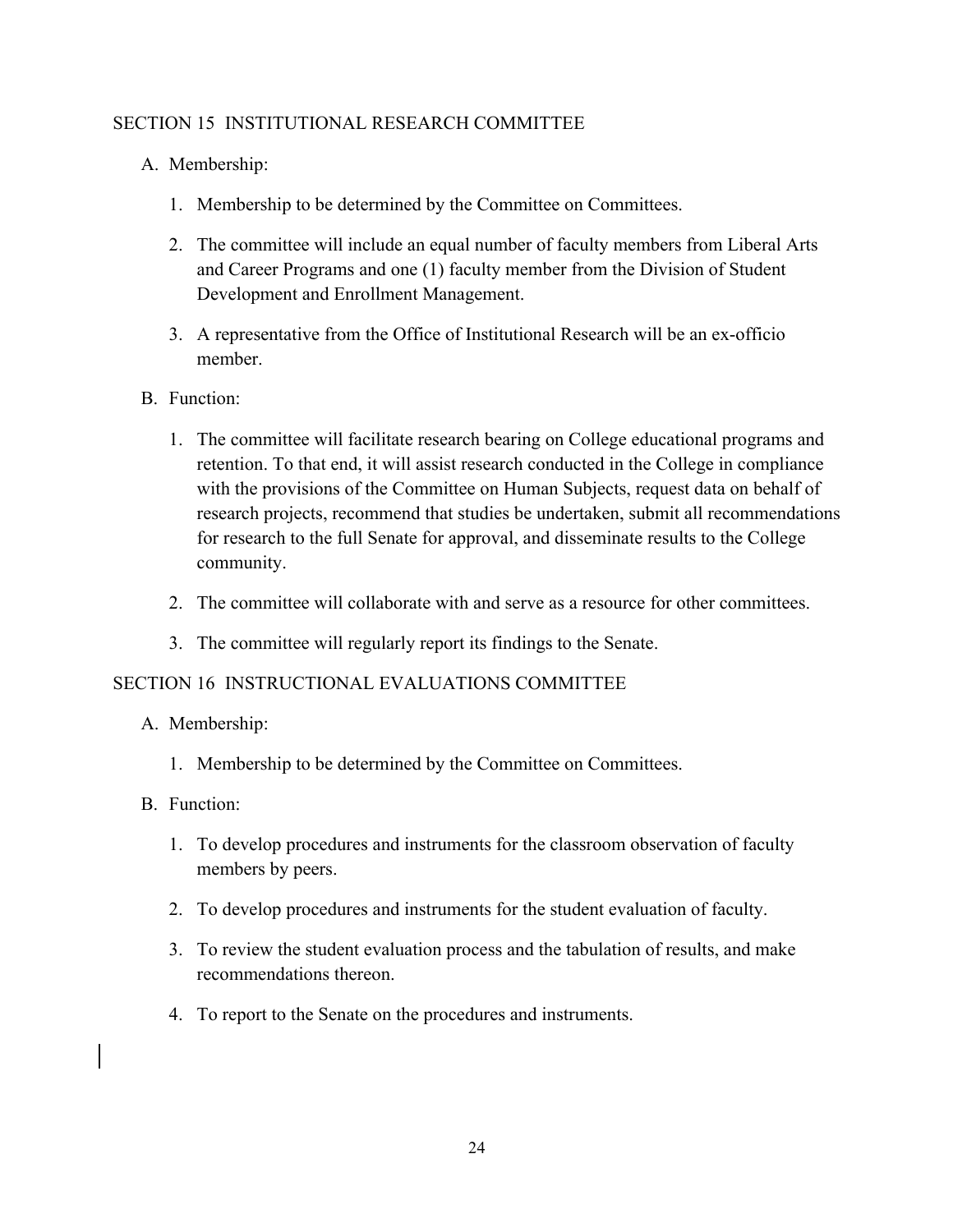# SECTION 17 LIBRARY COMMITTEE

- A. Membership:
	- 1. Every academic Department shall select one of its members to serve on this committee. That member will then function as the liaison between his or her Department and the Library. One of the members must be a member of the Library faculty.
	- 2. The Chief Librarian shall serve as an ex-officio member of this committee.

# B. Function:

- 1. To evaluate current Library holdings and media services as they relate to the current and future needs of each Department, Unit, and Program.
- 2. To make recommendations.
- 3. To report to the Senate on the recommendations.

# SECTION 18 SCHOLARSHIPS AND AWARDS COMMITTEE

- A. Membership:
	- 1. Membership to be determined by the Committee on Committees.
- B. Function:
	- 1. To serve as an in-house resource to individuals or groups.
	- 2. To develop standard criteria for selection of candidates and recipients of scholarships and awards.
	- 3. To determine the recipients of Hostos scholarships and prizes in accordance with established criteria.
	- 4. To locate and obtain additional resources for scholarships and awards.

#### SECTION 19 AD HOC COMMITTEES

The Executive Committee of the Senate shall create ad hoc committees as the need arises, and shall delineate their functions and membership.